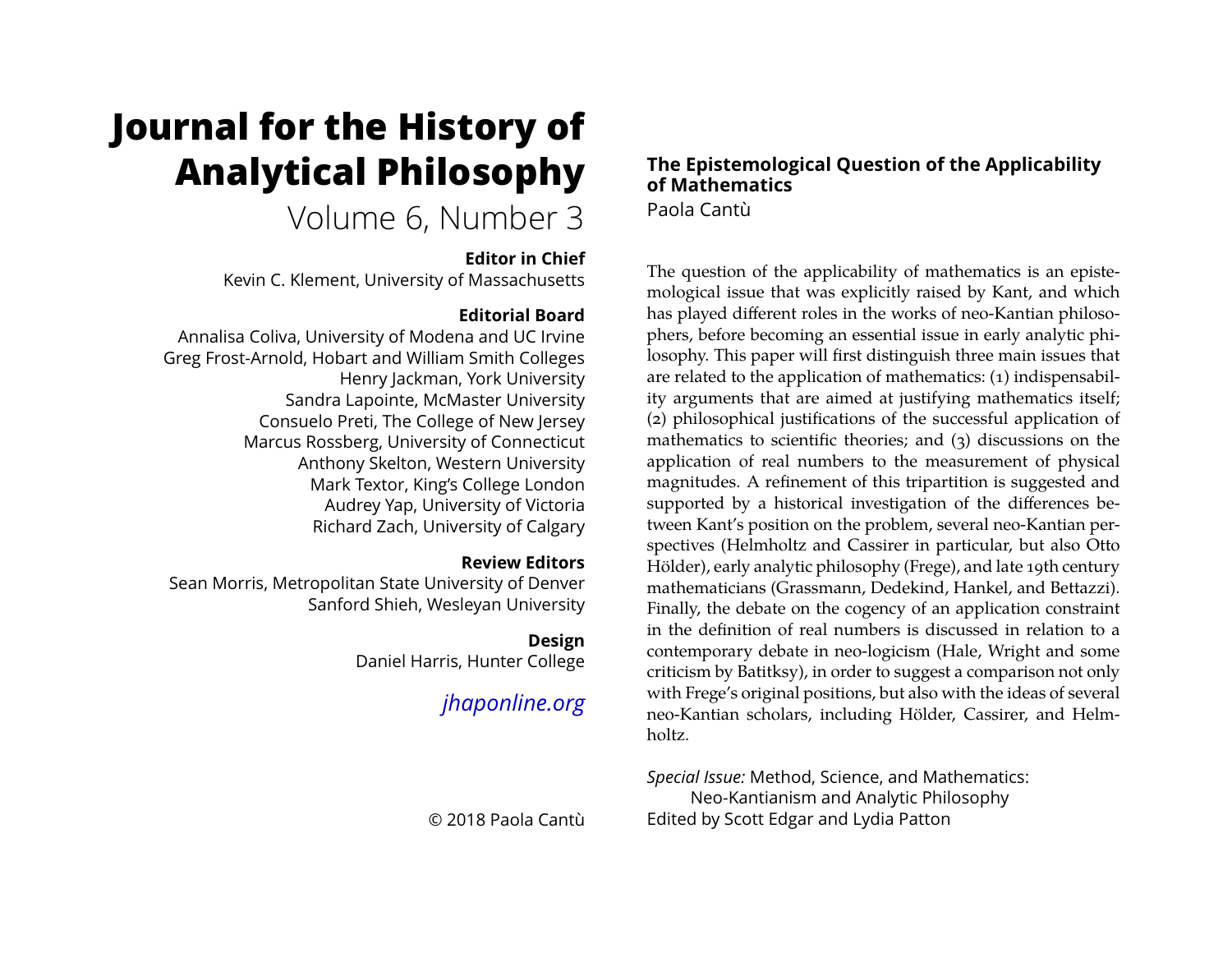# **The Epistemological Question of the Applicability of Mathematics**

Paola Cantù

#### **1. Introduction**

A recent trend in the history and philosophy of mathematics has shown that Kant's philosophy has influenced not only neo-Kantian philosophers, but also early analytic philosophers. For example, it has been convincingly shown that Kant's agenda influenced not only Cassirer's reaction to formalism and platonism [\(Heis](#page-18-0) [2011;](#page-18-0) [Mormann](#page-18-1) [2008;](#page-18-1) [Heis](#page-18-2) [2015;](#page-18-2) [Yap](#page-19-0) [2017\)](#page-19-0), but also Hilbert and Frege. In this paper, I will focus on a specific question, the explanation of the (successful) application of mathematics to empirical sciences, in order to evaluate the heritage of Kantian and neo-Kantian perspectives on early and contemporary analytic philosophy[.1](#page-1-0) I will claim that Kant's formulation and solution of the problem of the application of mathematics, together with other elements of his understanding of mathematical knowledge, influenced the development of several "neo-Kantian" philosophers and mathematicians (Helmholtz, Hölder, Cassirer), who rightly maintained the idea that the question is primarily epistemological rather than metaphysical or ontological. Furthermore I will show that the particular way in which Kant formulated the question of the applicability of mathematics and in which neo-Kantians discussed it, influenced not only early analytic philosophy (Frege), but also some recent developments such as neo-logicism and its relation to structuralism.

In the first section I mention different formulations of the problem of the application of mathematics: does it concern the application of different systems of numbers or just of real numbers to magnitudes? Should magnitudes be considered as abstract or concrete magnitudes? Is the application of mathematics always successful?

This conceptual analysis of the problem is supported in the second section by a historical investigation of the differences between Kant's position in relation to this problem, several neo-Kantian perspectives (Helmholtz and Cassirer in particular, but also Otto Hölder), early analytic philosophy (Frege) and late 19th century mathematicians (Dedekind, Hankel, and Bettazzi).

In the final section of the paper, I will suggest a comparison between different positions concerning the specific question of the definition of real numbers by abstraction in contemporary neo-logicism (Hale, Wright, and Batitsky), and the mentioned positions of Frege, Hölder, Cassirer, and Helmholtz. This last part focuses on the applicability of real numbers at the crossroads of geometry, measurement theory, and theory of magnitudes. The discussion of the epistemological problem of the application of mathematics to the world will thus be limited to the case of the notion of real numbers as developed in analysis and theory of magnitudes respectively: are real numbers in their analytic definition applicable to physical magnitudes? This restriction of the problem is particularly interesting, because it focuses on issues that were central to Kant's doctrine but also related to the development of new axiomatic theories, and to the reactions of neo-Kantian philosophers.

I will claim that the heritage of Kant's objective to identify some general principles (conditions) for the application of math-

<span id="page-1-0"></span><sup>&</sup>lt;sup>1</sup>This issue will be tackled from a limited perspective, because the point here is not to answer the philosophical question of whether an analytic structure underlies our representations of the continuum and of extension, but rather, and more modestly, to trace certain conceptual crossovers between different philosophical traditions. Yet, we will come back to the question in the final remarks, as we will consider whether the difference between an additive and an order approach to the definition of magnitudes plays some significant role in the neo-logicist debate.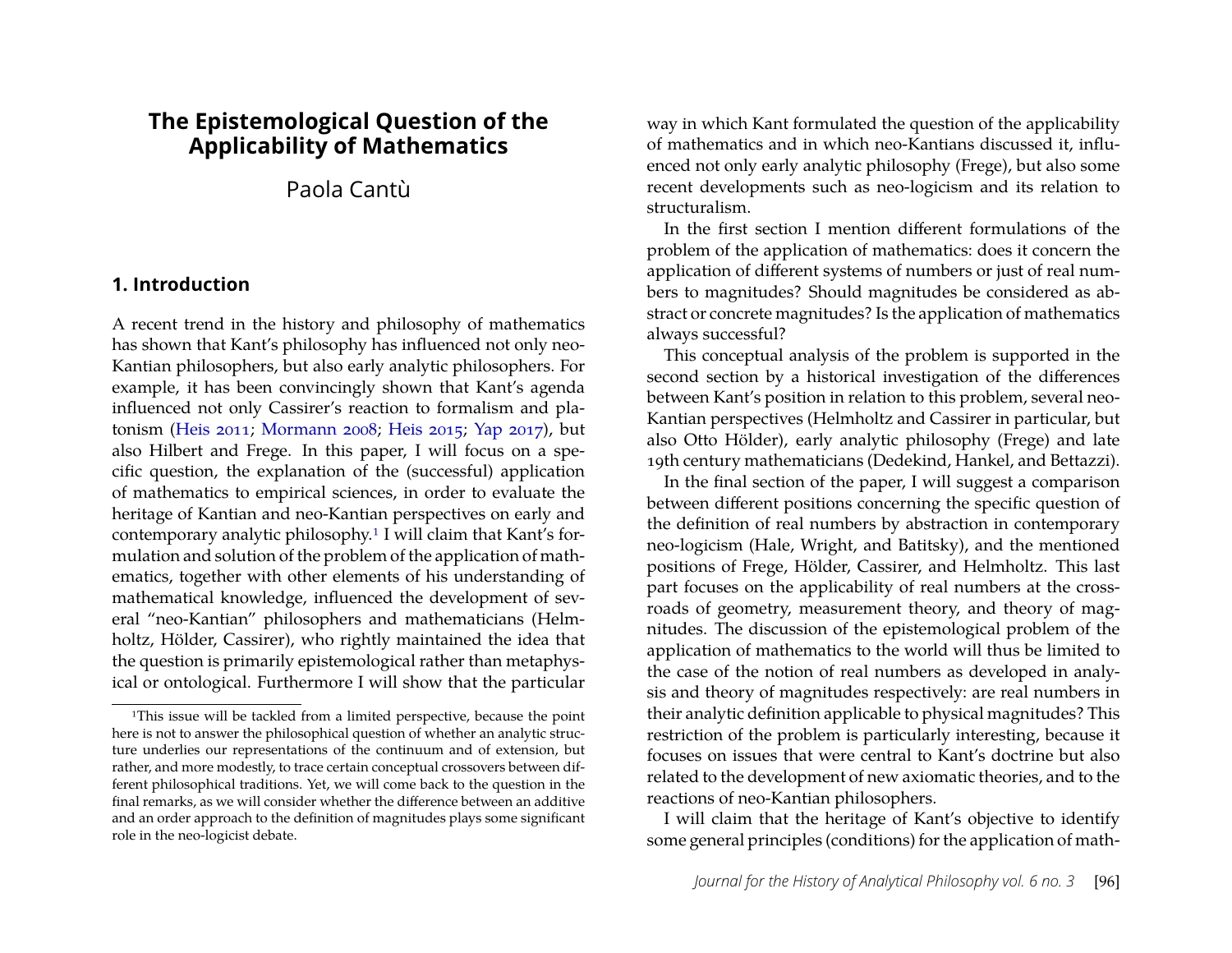ematics to the world is still alive in the contemporary debate in philosophy of mathematics, especially in contemporary discussions of the application constraint in the debate between logicism and structuralism. I will distinguish several neo-Kantian strategies to cope with the problem: (1) Cassirer's insistence on concept formation; (2) Frege's insistence on the application constraint in the definition of real numbers; and (3) Helmholtz's remarks that not all physical magnitudes are measurable and thus that mathematics is not always (successfully) applied to the world.

#### **2. A Conceptual Analysis of the (Successful) Application of Mathematics**

Contemporary philosophy of mathematics is very much concerned with the application of mathematics to empirical sciences. Yet, there are many different ways to tackle the problem, and different ways to solve it.

Firstly, it is not clear whether the application of mathematics should be considered a metaphysical, an ontological, or an epistemological challenge. Colyvan, for example, remarks that it is an epistemic problem, even if it is often presented—in association with the indispensability argument—as an ontological or metaphysical claim[.2](#page-2-0) Secondly, it is not clear whether it should ground mathematical knowledge, or explain its fruitfulness. Finally, it is not always clear whether the whole of mathematics is taken into account in this debate, or rather only some systems of numbers.

To disentangle several issues that are often mixed up in the philosophical discussion, I should like to first distinguish three main questions related to the application of mathematics, and then refine this analysis, based on some historical evidence recalled in Section [3:](#page-4-0)

- <span id="page-2-1"></span>(A) justification of mathematical knowledge and/or entities by means of an indispensability argument;
- <span id="page-2-2"></span>(B) philosophical explanations of the successful application of mathematics to the understanding of the physical world; and
- <span id="page-2-3"></span>(C) foundational discussions of the notion of real number (Frege's application constraint), and of mathematical and physical measurement.

#### **2.1. The indispensability argument**

The indispensability argument, which is so often discussed in the recent literature on philosophy of mathematics, is aimed at justifying mathematics, and concerns mathematical theories that are applied to scientific theories, and in particular to physical theories. There are various formulations of the argument. In the ontological version, the argument claims that the objects of such mathematical theories exist, or that the theories are true; in the epistemological version, it claims that we are justified in believing that the objects of such mathematical theories exist, or in believing that the theories are true [\(Colyvan](#page-16-1) [2001,](#page-16-1) 6–16; [Panza and Sereni](#page-18-3) [2013,](#page-18-3) 196–203).

- (A1) The *indispensability argument* aims to infer a metaphysical truth concerning the existence of abstract mathematical entities from the successful application of mathematics (or of a part of mathematics) to scientific theories (Quine, Putnam).
- <span id="page-2-4"></span>(A2) An epistemic version of the argument has recently been suggested by Colyvan [\(2001\)](#page-16-1).

<span id="page-2-0"></span><sup>2</sup>According to Colyvan it is a challenge that should be tackled both by realists and anti-realists, because it concerns "the different methodologies of mathematics and empirical sciences", and the fact that "mathematics seems to proceed via *a priori* means and yet finds applications in *a posteriori* science" [\(Colyvan](#page-16-0) [2012,](#page-16-0) 120). "The core problem, it seems to me, is that of explaining the appropriateness of mathematical concepts—concepts developed by a priori methods—for the description of the physical world. Of particular interest here are cases where the mathematics seems to be playing a crucial role in making predictions" [\(Colyvan](#page-16-0) [2012,](#page-16-0) 116).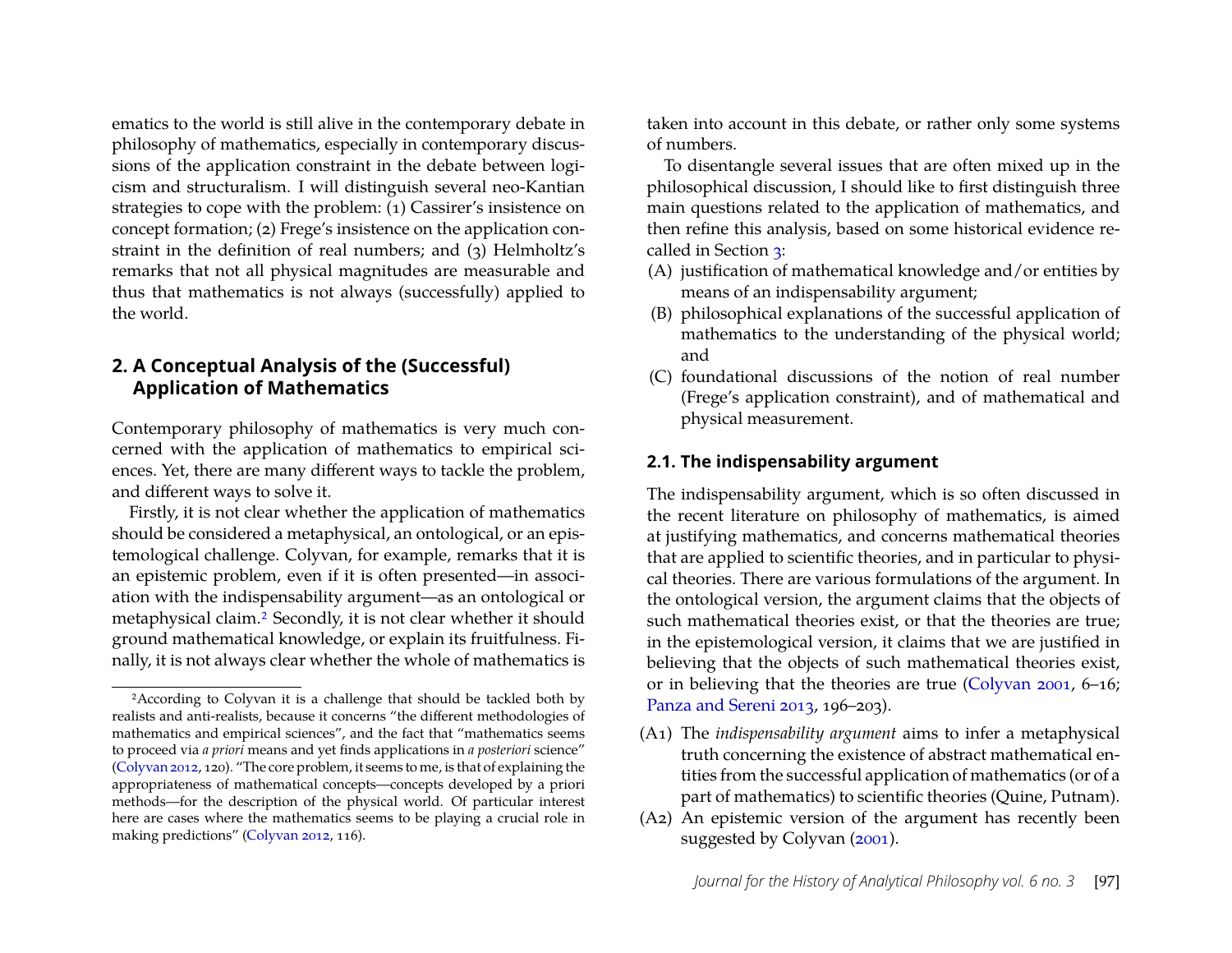<span id="page-3-9"></span>(A3) A related but different argument involves the justification of the use of abstract elements in mathematics, even if they do not find application in any empirical science, because they are taken to be inseparable from the real part of mathematics that can be successfully applied to scientific theories, and because certain ideal elements might become indispensable in future applications (Cassirer).

These kinds of argument use the application of mathematics to justify mathematics, and in the latter case even to justify the very part of mathematics that is not and cannot be successfully applied to science.

## <span id="page-3-7"></span>**2.2. Philosophical explanations of the successful application of mathematics**

Rather than justifying the certainty or the truth of mathematics, other authors aim to understand why mathematics can be used as a tool to investigate reality. Attention is focused on *philosophical explanations of the successful application of mathematics*, which appear as a form of unreasonable effectiveness [\(Steiner](#page-19-1) [1995\)](#page-19-1). Different kinds of philosophical explanations have been given:

- <span id="page-3-1"></span>(B1) an explanation based on the idea that the universe is written in mathematical language [\(Galilei](#page-17-0) [1623,](#page-17-0) 171);
- <span id="page-3-0"></span>(B2) a transcendental explanation of the mathematical nature of the world, ultimately relying on the constitution of the subject, which interprets reality by means of the *a priori* forms of intuition: space and time (Kant), or by means of specific processes of concept-formation (Cassirer, Hölder);
- <span id="page-3-6"></span>(B3) a structuralist explanation: the application of mathematics to the world is based on similarities (homomorphisms) between mathematical structures and systems of magnitudes (Bettazzi, Hölder, representational theory of measurement);
- <span id="page-3-4"></span>(B4) an empirical explanation: mathematics can be applied successfully only when it effectively produces an axiomatic

system that can be put in some structural correlation to conceptual models of physical reality (Helmholtz);

<span id="page-3-3"></span>(B5) a logicist explanation: mathematics can be applied to the description of the world, given that it contains only logical concepts (Frege).

These explanations are of quite different kinds: transcendental vs. transcendent, structuralist vs. logicist, foundational vs. empirical. These explanations presuppose a philosophical understanding of mathematical knowledge, and are focused on an epistemological issue: the fruitfulness of mathematics.

## **2.3. Foundational analysis of the notions of real number and measurement**

Another issue is related to a specific case of the application of mathematics to scientific theories: measurement by real numbers. Different positions can be distinguished:

- <span id="page-3-5"></span>(C1) Some authors question the idea that real numbers are actually used in the measurement of physical magnitudes (Helmholtz).
- <span id="page-3-8"></span>(C2) Other authors believe that measurement should be considered as an essential feature of the notion of real number, and is a feature that should especially occur in the definition of real numbers themselves (Frege's application constraint).
- <span id="page-3-2"></span>(C3) Some scholars distinguish between physical measurability and mathematical conditions of measurement, thereby claiming that the applicability of real number systems to mathematical systems of magnitudes depends on the possibility of defining both independently, and successively determining a homomorphism between their respective structures (Bettazzi and Suppes' representational theory of measurement).

These issues, like the indispensability argument, are centred on a foundational problem, i.e., the mathematical definition of real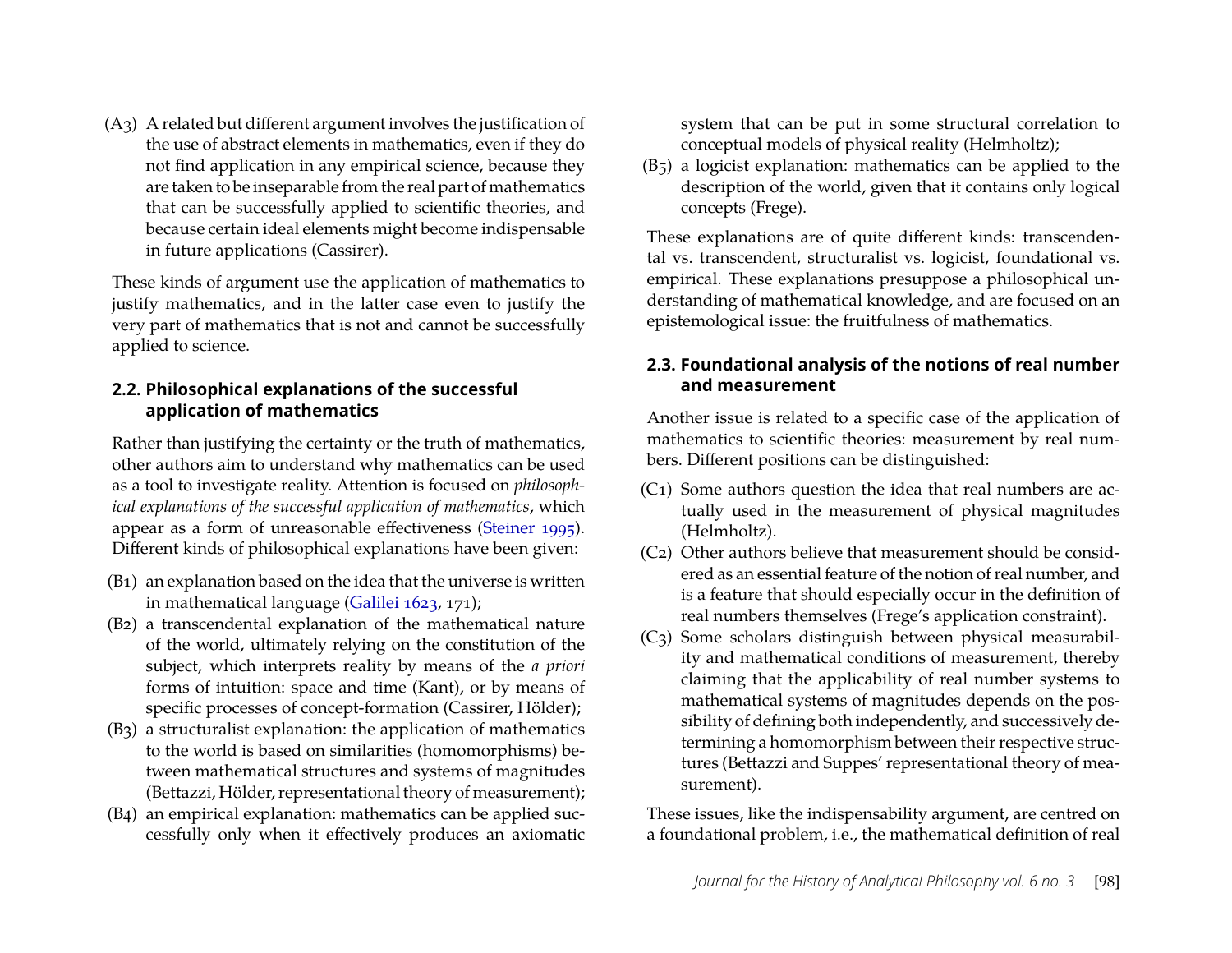number, and the mathematical and physical notions of measurement, but they are strictly related to mathematical and scientific practice.

My claim in the next section will be that several distinctions—with an exception made for some ontological (or even metaphysical) versions of the indispensability argument—are instances of epistemological questions that either arose in Kantian and neo-Kantian philosophy, or were developed in order to account for some Kantian transcendental *desiderata*.

#### <span id="page-4-0"></span>**3. A Historical Survey**

#### **3.1. Kant and the applicability of mathematics**

Before analyzing neo-Kantian responses to the question of the application of mathematics, I will briefly recall Kant's conception and consider the development of new theories of numbers and magnitudes that have suggested a careful reconsideration of his approach.

Kant believed in the successful application of mathematics to the world and tackled both the epistemological version of question  $(A)$  and question  $(B)$  from the point of view of transcendental idealism [\(B2\),](#page-3-0) which allows us to explain both mathematical certainty as well as its applicability to the world without making recourse to the nature of the things it is applied to. Kant's solution is essentially philosophical, and does not really take into account the details of mathematical practice.

Kant was very much concerned about the applicability of mathematics to objects of experience, and believed he had found a solution to the problem in transcendental philosophy itself [\(Friedman](#page-17-1) [1990,](#page-17-1) 218). Contrary to the traditional view defended by Galileo that the world is written in mathematical language [\(B1\),](#page-3-1) Kant believed that the constitution of the subject makes it necessary to describe the world mathematically.

This transcendental principle of the mathematics of appearances yields a great expansion of our a priori cognition. For it is this alone that makes pure mathematics in its complete precision applicable to objects of experience, which without this principle would not be so obvious, and has indeed caused much contradiction. [\(Kant](#page-18-4) [1998,](#page-18-4) 289/B206–07[\)3](#page-4-1)

With respect to the question of the application of real numbers [\(C\),](#page-2-3) it should be noticed that the notion of real number changed between Kant's time (when the Newtonian definition as ratio of magnitudes was dominant) and the end of the 19th century (when they were defined independently from magnitudes, as extensions of rational numbers). Kant considered mathematics as the science of measuring, but did not consider irrational numbers as proper numbers, because their properties are determined by geometrical magnitudes.

It is well known [\(Friedman](#page-17-1) [1990\)](#page-17-1) that Kant maintained the traditional distinction between geometry and arithmetic, as he claimed that irrational numbers are themselves not numbers, but only rules for approximation of numbers (*[Ak](#page-18-5)*, 11, 210.13–  $14$ ,<sup>4</sup> whose properties are not included in the concept conceived by the intellect alone, but are determined by the consideration of geometrical magnitudes (*[Ak](#page-18-5)*, 14, 57–58). At the same time, Kant

<span id="page-4-2"></span>4The abbrevation *[Ak](#page-18-5)* is used for [Kant](#page-18-5) [\(1900–\)](#page-18-5).

<span id="page-4-1"></span><sup>&</sup>lt;sup>3</sup>See also the following passage quoted in [Heis](#page-18-0) ( $2011$ ,  $784$  n $71$ ), a passage that will be useful to help us understand Cassirer's discussion of the same theme:

Thus although in synthetic judgments we cognize a priori so much about space in general or about the shapes that the productive imagination draws in it that we really do not need any experience for this, still this cognition would be nothing at all, but an occupation with a mere figment of the brain, if space were not to be regarded as the condition of the appearances which constitute the matter of outer experience; hence those pure synthetic judgments are related, although only mediately, to possible experience, or rather to its possibility itself, and on that alone is the objective validity of their synthesis grounded. [\(Kant](#page-18-4) [1998,](#page-18-4)  $282 - 83/A157/B196$ )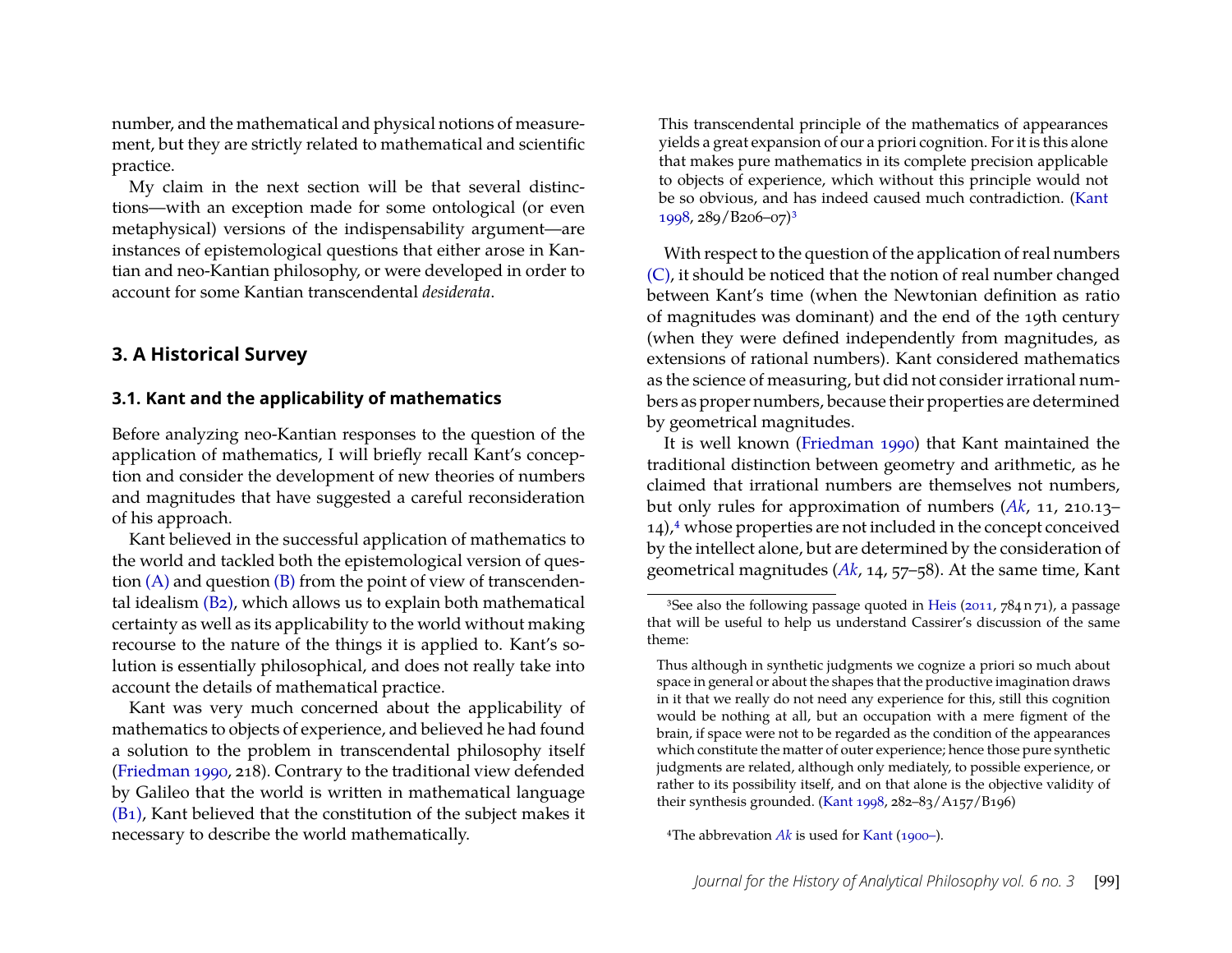also claimed that "mathematics is a science of measuring the magnitude of things, or how many times something is posited in a thing" (*[Ak](#page-18-5)*, 29: 49; cited in [Sutherland](#page-19-2) [2006\)](#page-19-2).

Kant sometimes used the term magnitude (*Grösse*) to indicate an extensive or geometrical magnitude, and sometimes to indicate the abstract notion of quantity, but he clearly distinguished between the two meanings, when he introduced the notions of *quantitas* and *quantum*[.5](#page-5-0) The traditional separation between arithmetic and geometry, and the distinction between *quantitas* and *quantum* are discussed by authors who formulate an explicit application constraint (Frege, Bettazzi).

#### **3.2. New mathematical developments: Grassmann, Riemann, Hankel and Dedekind**

If several results in algebra had already questioned the relation between geometry and algebra in Kant's time, there is no doubt that this question came definitively to the forefront afterwards, and came to be discussed at length in the 19th century. Two main references are Bernhard Riemann's theory of manifolds (1854), which opened up a different understanding of continuity and of measurement in the infinitely small, and Hermann Grassmann's extension theory (1844) and arithmetic (1861).<sup>6</sup> Grassmann developed three new results that question Kant's approach to mathematics: (1) a separation of abstract extension theory from concrete geometry, which challenges the relation between mathematics and three-dimensional space; (2) the use of inductive properties in the determination of the properties of natural numbers; and (3) a general investigation of the properties of mathematical operations that will later be read by Hankel [\(1867\)](#page-17-2) and Stolz [\(1885–86\)](#page-19-3) as a formalistic or merely symbolic presentation of the arithmetical operations.

Further changes in geometry contributed to calling into question the application of numbers. A major change was of course the development of non-Euclidean geometries, in which I include not only hyperbolic and elliptic geometry, but also hyperspatial geometry and non-Archimedean geometry, which all contributed to questions about (1) the specific relation between geometry and empirical space as well as (2) Kant's use of the notion of pure intuition of space, and thus his solution to the applicability problem of mathematics. Another fundamental domain was that of projective geometry, especially because of the introduction of ideal elements [\(Heis](#page-18-0) [2011,](#page-18-0) 763).

Besides, the notion of application came to the forefront when the notion of function started to be rigorously investigated both

<span id="page-5-0"></span><sup>5</sup>See [Kant](#page-18-4) [\(1998,](#page-18-4) 632/B745):

But mathematics does not merely construct magnitudes (*quanta*), as in geometry, but also mere magnitude (*quantitatem*), as in algebra, where it entirely abstracts from the constitution of the object that is to be thought in accordance with such a concept of magnitude. In this case it chooses a certain notation for all construction of magnitudes in general (numbers), as well as addition, subtraction, extraction of roots, etc. and, after it has also designated the general concept of quantities in accordance with their different relations, it then exhibits all the procedures through which magnitude is generated and altered in accordance with certain rules in intuition; where one magnitude is to be divided by another, it places their symbols together in accordance with the form of notation for division, and thereby achieves by a symbolic construction equally well what geometry does by an ostensive or geometrical construction (of the objects themselves), which discursive cognition could never achieve by means of mere concepts.

<span id="page-5-1"></span><sup>&</sup>lt;sup>6</sup>As a detailed investigation of the question of the applicability of mathematics in the works of Grassmann and Riemann would go beyond the scope of this paper, I will only recall here that Grassmann made recourse to the notion of application to explain both the relation between extension theory and geometry, and how we can use geometrical examples to grasp the content of an abstract theory, while Riemann investigated the relation between the application of the theory of manifolds to space and the measurement of continuous magnitudes. See for example the following relevant literature, even if not focused exclusively on the question of applicability: [Petsche, Lewis, Liesen,](#page-18-6) [and Russ](#page-18-6) [\(2011\)](#page-18-6), [Flament](#page-17-3) [\(2005\)](#page-17-3), [Lewis](#page-18-7) [\(2004\)](#page-18-7), [Cantù](#page-16-2) [\(2003\)](#page-16-2), [Schubring](#page-19-4) [\(1996\)](#page-19-4), [Otte](#page-18-8) [\(1989\)](#page-18-8), [Banks](#page-16-3) [\(2013\)](#page-16-3), [Tappenden](#page-19-5) [\(2006\)](#page-19-5), [Ferreirós](#page-17-4) [\(2006\)](#page-17-4), [Gray](#page-17-5) [\(2007\)](#page-17-5), and [Torretti](#page-19-6) [\(1978\)](#page-19-6).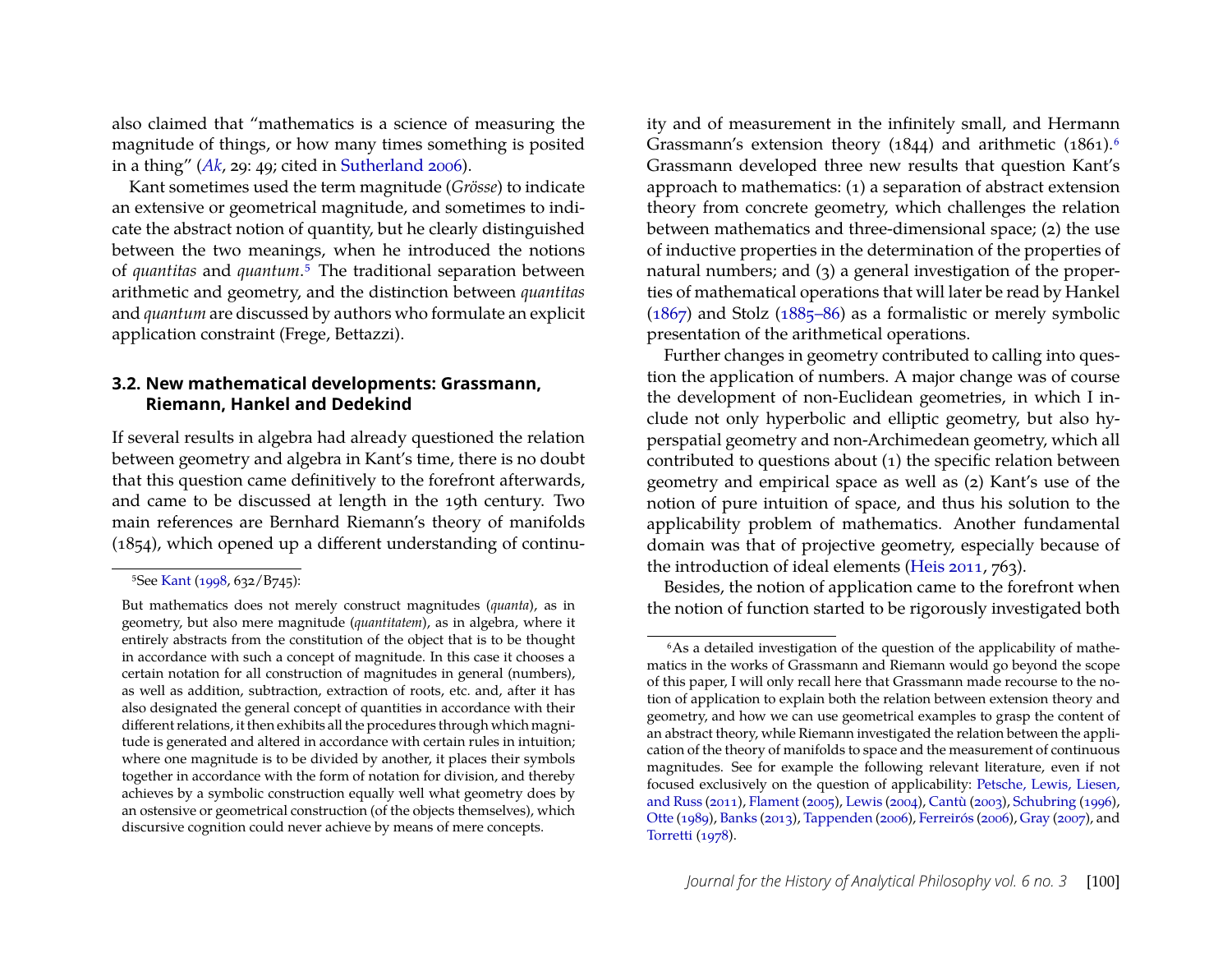in connection with algebraic symbolism (see e.g., [Lagrange](#page-18-9) [1797,](#page-18-9) quoted in [Panza](#page-18-10) [2015\)](#page-18-10) and in connection with the analytical notion of magnitude [\(Du Bois-Reymond](#page-16-4) [1882\)](#page-16-4).

Two other crucial references are certainly Dedekind's definitions of natural number [\(1888\)](#page-16-5) and real number [\(1872\)](#page-16-6). The latter conflicts with Kant's conception in at least three ways: (1) it separates the notion of real number from intuition; (2) it does not introduce real numbers as ratios of quantities; and (3) it does not offer a solution to the applicability problem. More generally, Dedekind made the tension between the analytic and the synthetic definitions of real number explicit, so that after his definition new foundational questions concerning the need to introduce an application constraint in the definition of real numbers arose [\(C\).](#page-2-3)

The axiomatic investigation of magnitudes, and of measurable magnitudes in particular [\(Stolz](#page-19-3) [1885–86;](#page-19-3) [Veronese](#page-19-7) [1891;](#page-19-7) [Hölder](#page-18-11) [1901;](#page-18-11) [Bettazzi](#page-16-7) [1890\)](#page-16-7) constituted not only a reaction to Dedekind's definition of real numbers, but also an alternative way to cope with the problem of the applicability of mathematics. The various solutions are quite different from one another, but they either accept Dedekind continuity as an essential aspect of magnitudes, or argue why this should not necessarily be the case. These theories introduce a distinction between an abstract mathematical notion of extensive magnitude, and a physical notion of extensive magnitude. The conditions for mathematical measurability do not coincide with the conditions for physical measurability.

This distinction is mixed up with another distinction between two conceptions of magnitude and of measurement: an additive approach based on the priority of the notion of addition, and an order approach based on the priority of the notion of order in the axiomatic formulation[.7](#page-6-0) I think that this distinction, which is not

so significant from a strictly mathematical point of view (given that all authors in the end consider the interrelations between algebraic properties, order properties, and eventually topological properties), makes sense from a philosophical perspective, and is of some utility in the analysis of Helmholtz's perspective.

According to the additive definition of magnitude, the primitives are an equality or inequality relation and an operation of addition: an order relation can sometimes be defined by means of the primitives, but the definition of magnitude is independent from order. Magnitude is anything that can be compared, and order is not necessary to determine whether something is equal to or different from something else, even if it is needed to determine whether one thing is bigger or smaller than the others. The additive approach has its origins in the Greek theory of proportions, and was applied to physical measurement by Helmholtz [\(1887;](#page-18-12) see [Darrigol](#page-16-8) [2003;](#page-16-8) [Biagioli](#page-16-9) [2016\)](#page-16-9): to measure a class of physical magnitudes one should identify a physical operation that can be executed on such quantities, and then investigate its algebraic properties (commutativity, associativity, etc.), so as to choose the appropriate system of numbers to measure them. Besides, the additive approach is compatible with the idea that real numbers might be defined as ratios of quantities, an idea that is maintained by Bettazzi. So, the additive approach can be linked on the one hand to the notion of physical magnitude, and on the other hand to the idea that real numbers can somehow be constructed or defined from an abstract mathematical notion of magnitude. The answer to the applicability problem depends on the relation between these two notions of magnitudes. The additive approach applies only to extensive magnitudes. Other magnitudes need some kind of indirect measurement.

<span id="page-6-0"></span><sup>7</sup>This distinction is not identical with Darrigol's distinction between "a narrow concept of measurement in which the additivity and divisibility of

quantities is required in a concrete sense, and a more liberal concept in which the ordering of quantities is the only requirement" [\(Darrigol](#page-16-8) [2003,](#page-16-8) 518–19). The latter distinction conflates, according to my interpretation, the distinction between the order and the additive approach with the distinction between physical and mathematical measurability.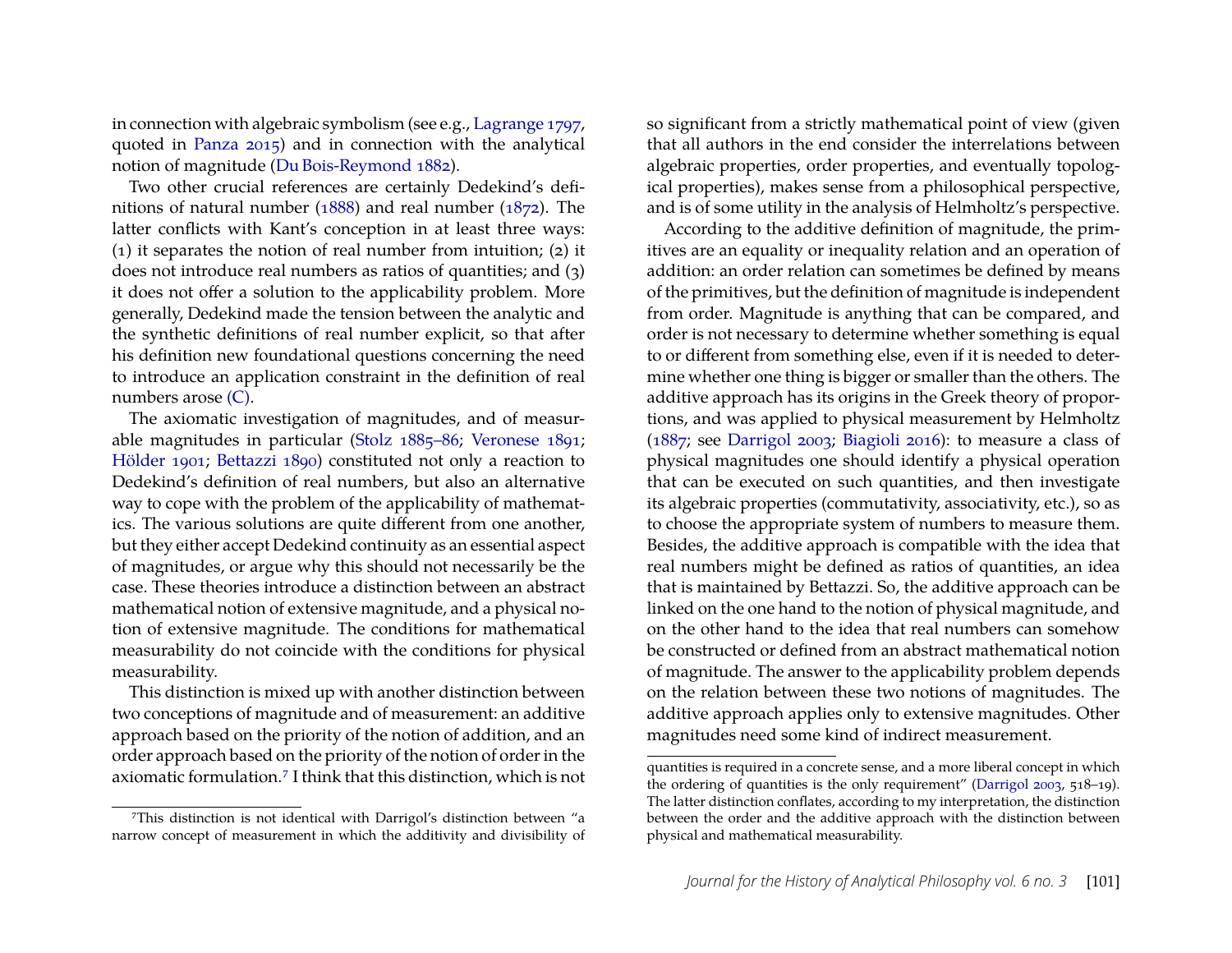According to the order-based definition of magnitude, the primitives are an order relation and an operation (of successor, division, passage to the limit,  $\dots$ ). Given that the presence of an order relation (even a trivial one) is sufficient to introduce a measurement, and that magnitudes are defined as ordered structures, any magnitude is *ipso facto* a measurable magnitude. The notion of a non-measurable magnitude does not even make sense. The order approach often accepts Dedekind's continuity from the outset [\(Hölder](#page-18-11) [1901\)](#page-18-11), thus using numerical systems that play a fundamental role in algebra to measure physical quantities. This is paradoxical, if one conceives measurement as the application of numbers to reality, because rational numbers are rich enough for the physical approximations that are used in the measurement of physical quantities [\(Helmholtz](#page-18-12) [1887\)](#page-18-12). But the paradox vanishes if one conceives magnitudes as abstract mathematical concepts, and in particular either as something that codifies the properties of real numbers as a complete order field, or as some kind of functions. The order approach, depending of course on the properties required for the ordering, might apply to intensive quantities too.

#### **3.3. Frege and Bettazzi on the application constraint**

It is well known that one of the epistemological questions that most enthused Frege with respect to the analysis of the principles of arithmetic was its applicability, which "alone elevates arithmetic from a game to the rank of a science. So applicability necessarily belongs to it" [\(Frege](#page-17-6) [1903,](#page-17-6) §91). Frege shared with Kant the idea that the applicability of numbers is an important aspect of the legitimacy of their definition: this is also one reason for his dissatisfaction with Dedekind's definition of real numbers:

The path that is to be pursued here thus lies between the old way of founding the theory of irrational numbers, the one H. Hankel used to prefer, and the paths followed more recently. We retain the former's conception of real number as a relation of quantities . . . , but dissociate it from geometrical or any other specific kinds of quantities and thereby approach more recent efforts. At the same time, on the other hand, we avoid the drawback showing up in the latter approaches, namely that any relation to measurement is either completely ignored or patched on solely from the outside without any internal connection grounded in the nature of the number itself... our hope is thus neither to lose our grip on the applicability of arithmetic in specific areas of knowledge nor to contaminate it with the objects, concepts and relations taken from those areas and so to threaten its peculiar nature and independence. The display of such possibilities of application is something one should have the right to expect from arithmetic notwithstanding that that application is not itself its subject matter. [\(Frege](#page-17-6) [1903,](#page-17-6) §159; English translation in [Hale](#page-17-7)  $2002$ ,  $306$ <sup>8</sup>

The Kantian flavor of Frege's remarks is related to his idea that the applicability of real numbers to magnitudes (i.e., the fact that they can be used to measure magnitudes) should be included in their definition, without thereby mentioning the things to which mathematics is applied  $(C_3)$ . In other words, the definition of real number should contain some general condition of applicability, without presupposing an effective application to a given domain of entities. But the necessity of introducing an application constraint for real numbers is a way to react to the new axiomatizations of real numbers and of magnitudes mentioned above, while at the same time maintaining the usual definition of real number as a relation of magnitudes. Frege's approach is foundational: the answer to the question of the applicability of mathematics should be given inside mathematics, in the definition of its primitives, which are logical concepts. Such an answer can be given, because in the logicist perspective mathematics is logic, and can thus be applied to any possible domain of objects  $(B_5)$ .

<span id="page-7-0"></span><sup>8</sup>Hale claims that "while Frege does not mention either Cantor or Dedekind explicitly here, it is certain that he had them in mind when he spoke of 'the paths followed more recently'."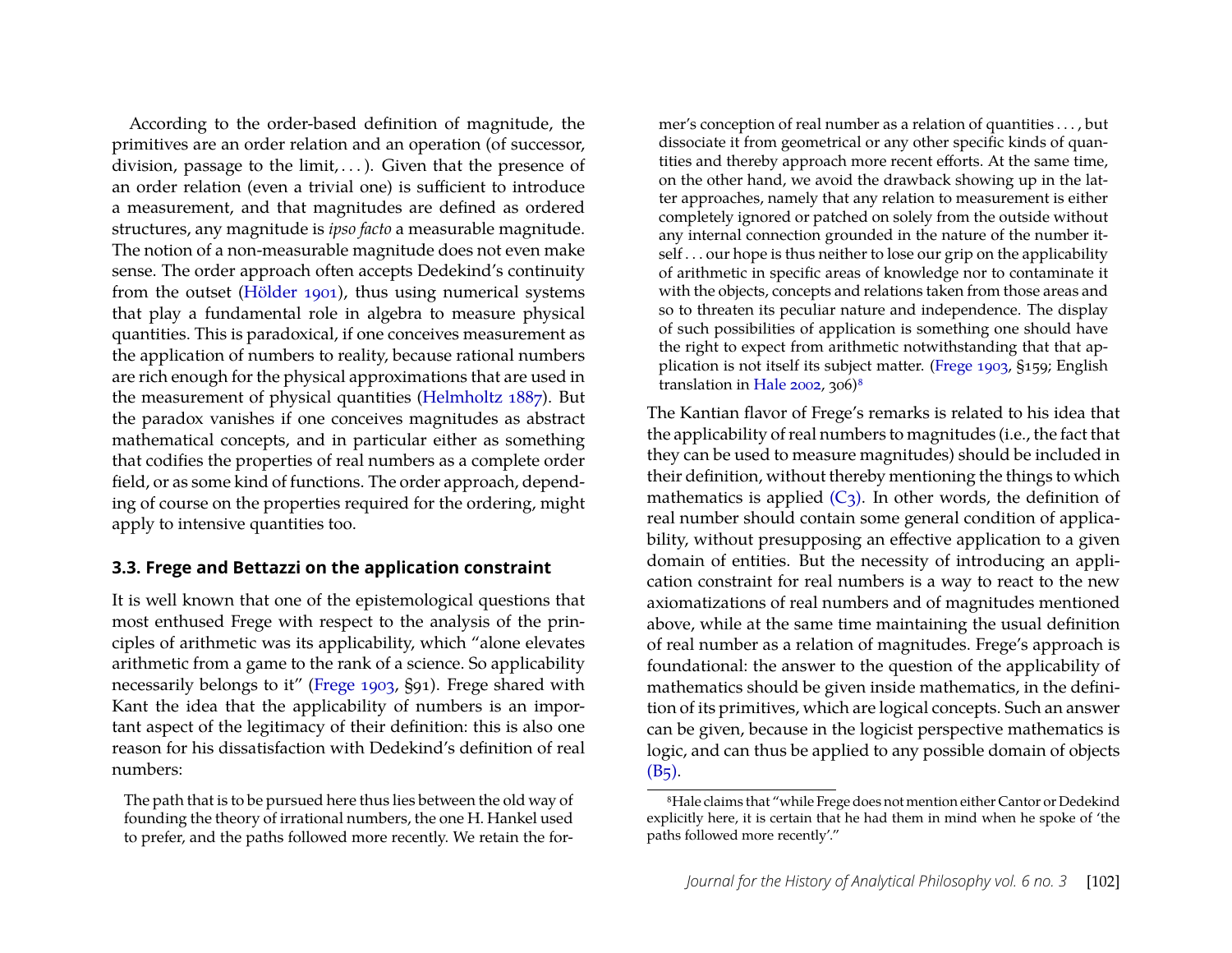It should be noted that Frege was not the only one who discussed the necessity of introducing an application constraint in the definition of real numbers. Rodolfo Bettazzi, as well as other members of the Peano school, made similar foundational remarks, as he compared the definition of number as a ratio of quantities and the definition of number based on order [\(Bettazzi](#page-16-10) [1887\)](#page-16-10). Bettazzi claimed that there are two points of view according to which one can introduce and develop the idea of number: one might consider number as representing magnitudes in their relation to a magnitude of the same species, or as a purely analytical entity, regardless of the application it might receive in the measurement of magnitudes.

Using the first method, the number originates in the consideration of magnitudes and in the advantage of having an entity that represents them. Number, according to this point of view, is therefore an entity that reminds us of the way a magnitude can be obtained from the unity of its category. With this method, number appears as representing magnitudes and can be immediately used to investigate them. The definitions of concepts and operations relative to numbers must therefore stem from the corresponding definitions of magnitudes [\(Bettazzi](#page-16-10) [1887\)](#page-16-10).

It should be noted that when Bettazzi mentions magnitudes, he does not intend either geometric or physical magnitudes, but rather an abstract notion of magnitude, i.e., the element of a class of homogeneous magnitudes characterized by a relation of equality or inequality, and by an additive operation.

Even more interesting is Bettazzi's comparison between the mentioned synthetical (traditional) way to introduce real numbers as ratios of magnitudes, and the analytical (Dedekindian) way. Bettazzi claims that according to the analytic point of view, the properties of numbers depend on the formal properties of certain abstract operations, because numbers are first introduced as the elements of the given operations and can be generalized only if the properties of those operations are preserved and certain impossibilities eliminated. For example, natural numbers are generalized into integers so as to make subtraction possible, integer numbers are generalized into rational numbers so as to make division possible, rational numbers are extended by the introduction of certain real numbers so as to allow the operation of extracting the root of any positive number, and so on. A main difficulty is, according to Bettazzi, that one does not know exactly where one should stop in this procedure of generalization or when one would have enough numbers to measure magnitudes [\(Bettazzi](#page-16-10) [1887\)](#page-16-10).

#### **3.4. Helmholtz, Hölder and Bettazzi**

Evaluating Helmholtz's position with regard to the application of mathematics is a difficult task, firstly because Helmholtz's definition of number changed over time, secondly because his fundamental article *Zählen und Messen* [\(1887\)](#page-18-12) does not concern real numbers, and finally because he is mainly concerned with measurability rather than applicability.<sup>9</sup> But his empiricist approach is very interesting because it shows a back-and-forth movement between axiomatization and application, and because he separates the mathematical conditions and the physical requirements for the measurability of a system of magnitudes. It is for this very reason that Helmholtz has been considered an essential figure in the transition between the classical conception of measurement (measurement is the comparison between a magnitude and a homogeneous unit; numbers are defined by means of measurement), and the representational conception of measurement (measurement is a correlation between a system of magnitudes and a system of numbers, which need to be defined independently from one another—see [Michell](#page-18-13) [1993;](#page-18-13) [Darrigol](#page-16-8) [2003;](#page-16-8) [Diez](#page-16-11) [1997;](#page-16-11) [Suppes and Zinnes](#page-19-8) [1963\)](#page-19-8).

<span id="page-8-0"></span><sup>9</sup>In the following, I will rely heavily on Darrigol's [2003](#page-16-8) article *Number and Measure*, but I will maintain the translation "magnitude" rather than "quantity" for the term *Grösse*.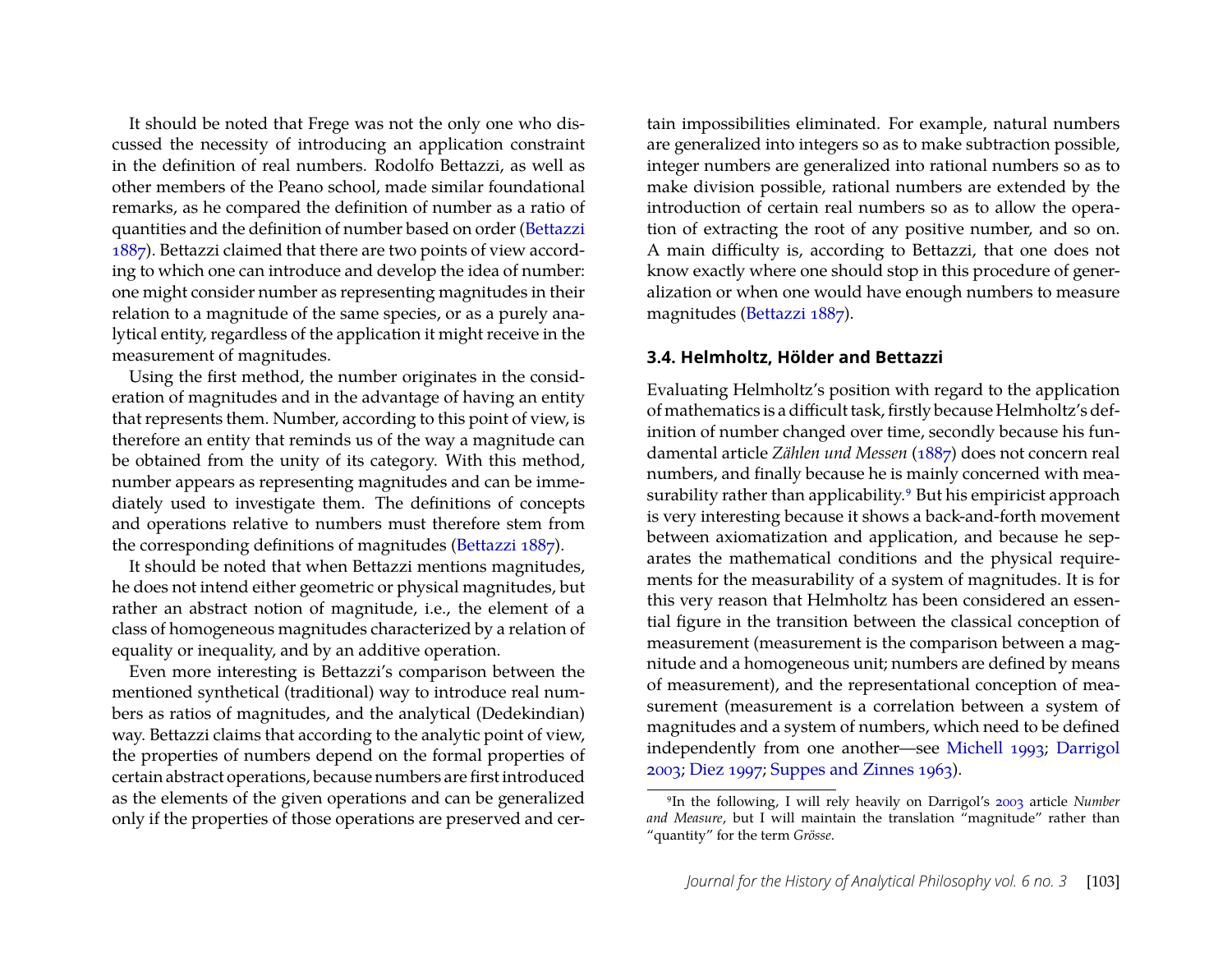In an essay on the foundations of the natural sciences written in the early 1840s, Helmholtz, following Kant, defined numbers as ratios of magnitudes:

An object, considered with respect to quantity [*Quantität*], is called magnitude [*Grösse*]; hence we can regard as magnitude every object that can be thought of as decomposed into equal parts. To measure means to determine the amount [*Menge*] of such parts; a determined amount is called number; a single part is called unit of measurement [*Maasseinheit*]. [\(Königsberger](#page-18-14) [1903,](#page-18-14) 128).

In a further passage of the same essay Helmholtz adds:

The science of the connection [*Verbindung*] of magnitudes according to quantity is arithmetic. It can be purely developed according to the laws of common logic from the concepts presented here. It leads to the well-known number forms [*Zahlenformen*] of positive, negative, integer, fractionary (including irrational, i.e. fractionary with infinitely great denominator), real and imaginary numbers. [\(Königsberger](#page-18-14) [1903,](#page-18-14) 128–29)

Arithmetic seems here to be the logical treatment of operations between magnitudes, and real numbers are also mentioned. By contrast, in the 1887 article, where ordinal numbers are introduced independently of magnitudes, and arithmetic derived through Grassmann's mathematical induction and the operation of addition and multiplication, Helmholtz merely mentions irrational ratios, which can be approximated by rationals in a sufficient way in the cases discussed by physicists [\(Darrigol](#page-16-8) [2003,](#page-16-8) 553).

Physical measurable magnitudes are then defined independently from numbers. To determine whether a physical magnitude is measurable, one has to verify whether a specific method of comparison can be introduced between certain physical magnitudes, and whether a concrete additive operation satisfying certain properties can be introduced between them. The properties that the relation and the operation should satisfy constitute an implicit characterization of the mathematical conditions for the applicability of numbers to magnitudes. They will be made explicit by Hölder [\(1901\)](#page-18-11), but are discussed in a way that is more similar to Helmholtz's approach in Bettazzi's *Theory of Magnitudes* [\(1890\)](#page-16-7), where order is not required for the definition of magnitude, but is required to characterize the set of measurable magnitudes. Both Bettazzi and Hölder formulated a more general requirement for the applicability of a system of numbers to systems of magnitudes: a representation theorem, showing that there is a homomorphic mapping between the two systems that preserves the relevant relations and operations [\(Bettazzi](#page-16-7) [1890;](#page-16-7) [Ehrlich](#page-17-8) [2006;](#page-17-8) [Hölder](#page-18-11) [1901\)](#page-18-11). In a representational theory of measurement, one defines numbers and magnitudes independently, and then has to justify the assignment of numbers to magnitudes, and also specify the degree to which this assignment is unique [\(Suppes](#page-19-9) [1951\)](#page-19-9).

Helmholtz's representational approach to measurement is based on addition and not on order, as required by Hölder and by most contemporary approaches to the so-called representational theory of measurement. Helmholtz introduced an additive approach to measurement. This explains why he believed that not all physical magnitudes might be measurable. A trivial order can be determined between almost any kind of physical magnitudes, whereas this is not the case for an additive operation.

To summarize, Helmholtz's explanation of the successful application of mathematics is based on the importance accorded to applications and has an empirical flavor [\(B4\):](#page-3-4) mathematics can be applied successfully only when it effectively produces an axiomatic system that can be put in some structural correlation to conceptual models of physical reality. For this reason, and also because real numbers are not strictly necessary to measure physical magnitudes, Helmholtz's conception is quite opposed to the idea of an application constraint in the definition of real number  $(C_1)$ .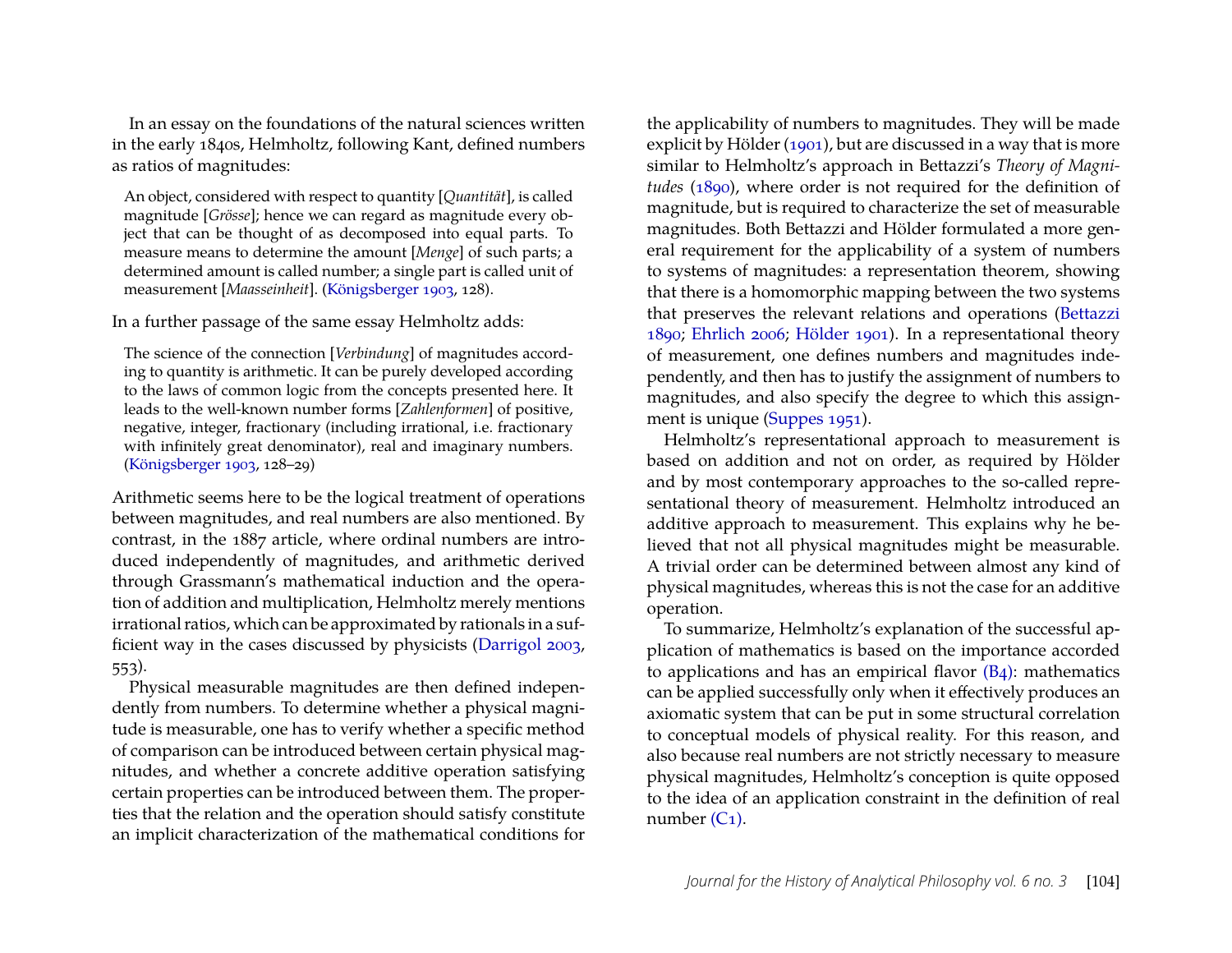The fact that Helmholtz developed a representational view of measurement, that he did not investigate the application of the system of real numbers, and that he formulated no application constraint, might suggest that the representational view already offers a solution to the applicability problem  $(C_3)$ . Yet the question remains: how can one have access to physical systems of magnitudes independently of their mathematical representation? The difference between Hölder's and Bettazzi's perspectives [\(B3\)](#page-3-6) and Helmholtz's conception [\(B4\)](#page-3-4) consists in the fact that the former have a mathematical rather than a physical or empirical understanding of measurement, and thus define measurable magnitudes as having some mathematical properties. (Hölder assumes that measurable magnitudes should be Dedekind-continuous, while Bettazzi requires some less strict condition on order.)

Helmholtz is well aware that there are many systems of physical magnitudes that do not satisfy either the mathematical or the physical requirements for measurement. Some kind of indirect measurement is often possible, but Helmholtz does not take it for granted that mathematics always has a successful application[.10](#page-10-0) On the contrary, as Darrigol remarks, experience (application to physics) is required to decide between multiple options in geometry, i.e., "the application decides the axioms"[,11](#page-10-1) whereas in arithmetic, the axiomatic definition of number is independent of experience, and the latter is required to determine

<span id="page-10-1"></span>11On the reaction of Cassirer to Helmholtz's naturalization of the *a priori*, see [Patton](#page-18-16) [\(2009\)](#page-18-16). For a more general discussion of objectivity in Cassirer and Helmholtz with respect to psychology and physiology see [Edgar](#page-16-12) [\(2015a](#page-16-12)[,b\)](#page-17-9).

which physical magnitudes are measurable, i.e., "the axioms control the applications" [\(Darrigol](#page-16-8) [2003,](#page-16-8) 555–56).

#### **3.5. Cassirer**

Cassirer's views on the application of mathematics have been discussed in the literature (see e.g., [Mormann](#page-18-1) [2008;](#page-18-1) [Heis](#page-17-10) [2010,](#page-17-10) [2011;](#page-18-0) [Yap](#page-19-0) [2017\)](#page-19-0) with respect to the methodology of mathematical and physical sciences (sameness thesis), to the applicability of ideal elements in physics, and to mathematical concept formation. In the following section I will analyze the results of these inquiries in light of the tripartite conceptual analysis of mathematical application mentioned in [§2.2.](#page-3-7)

Cassirer interpreted Kant's recourse to intuition in geometry as a means to describe the specific kind of synthesis that is at stake in mathematics, and seemed to wipe out Kant's opposition between real numbers and magnitudes [\(Cassirer](#page-16-13) [1910,](#page-16-13) [1922\)](#page-16-14). He agreed with Couturat that the objectivity of mathematics consists in the fact that it can refer to all possible objects, but he claimed that the formal character of mathematics cannot be explained from the logicist perspective, but only from the perspective of a critical theory of knowledge, which "begins where logicism ends" [\(Cassirer](#page-16-15) [1907,](#page-16-15) 44–45). This is an explicit criticism of a logicist explanation of the successful application of mathematics to science [\(B5\).](#page-3-3) And a critical theory of knowledge should explain why mathematical concepts "have their function and their proper application solely within empirical science itself" [\(1907,](#page-16-15) 42–43).

Applicability is a philosophical question that can be tackled when the mathematical analysis of concepts is finished. It is thus certainly not a foundational question as in  $(C_2)$ , and it cannot be used to decide which definition of real number should be preferred (against Frege and Bettazzi). The separation of the application problem from mathematics is a way to guarantee mathematical freedom. The application of mathematics is ex-

<span id="page-10-0"></span><sup>&</sup>lt;sup>10</sup>See [Helmholtz](#page-18-15) [\(1887,](#page-18-12) 385–86; English translation in Helmholtz [1977,](#page-18-15) 98):

Apart from the magnitudes discussed so far, which are directly recognizable as such because they can be conjoined by addition, there still remains a series of other relationships, also expressible using denominate or nondenominate numbers, for which an additive conjunction with ones alike in kind is not yet known. . . . Specific gravity, thermal conductivity, electrical conductivity, thermal capacity and so on are similar magnitudes.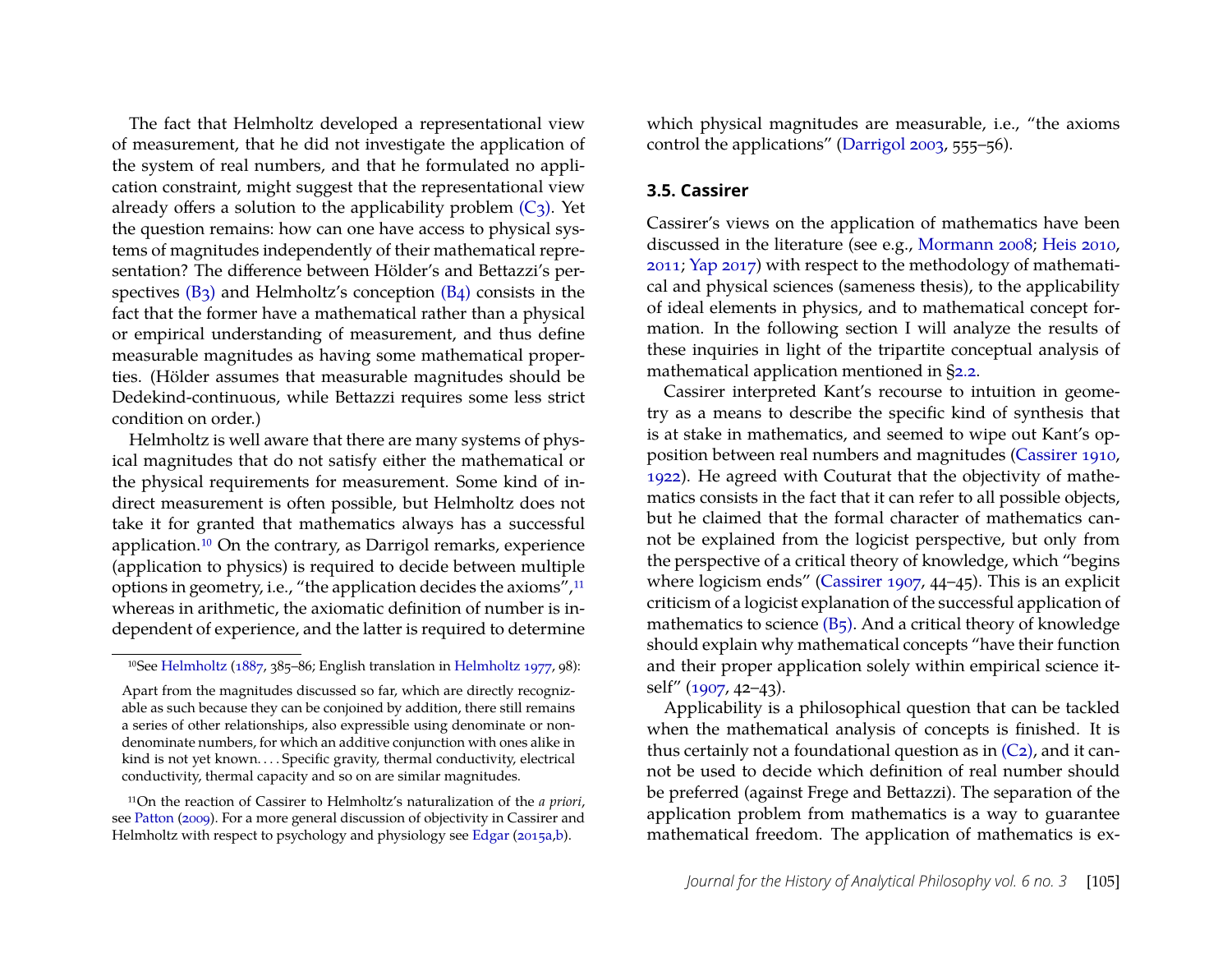plained by philosophy, because the latter is directed neither to mathematics nor to physics, but to the connection between them.

The formal character of mathematics—its possibility of expressing a relation that can be applied to all things—relies on a peculiar act of abstraction, which "is not directed upon the separating out of the quality of a thing" (negative abstraction), but brings "to consciousness the meaning of a certain relation independently of all particular cases of application, purely in itself" (positive abstraction; see [Cassirer](#page-16-16) [1923b,](#page-16-16) 39; [Yap](#page-19-0) [2017,](#page-19-0)  $16-17$ ).

The function of 'number' is, in its meaning, independent of the factual diversity of the objects which are enumerated; this diversity must therefore be disregarded when we are concerned merely to develop the determinate character of this function. Here abstraction has, in fact, the character of a liberation; it means logical concentration of the relational connection as such with rejection of all psychological circumstances, that may force themselves into the subjective stream of presentations, but which form no actual constitutive aspect of this connection. [\(Cassirer](#page-16-17) [1923a,](#page-16-17) 39; cited in [Yap](#page-19-0) [2017,](#page-19-0) 16–17)

Cassirer's answer to the question of the successful application of mathematics is still transcendental, although it does not rely on the pure forms of intuition, but rather on a process of conceptformation that characterizes mathematical generality [\(B2\).](#page-3-0)[12](#page-11-0)

The mathematical notion of real number does not include any reference to the objects it can be applied to:

The whole 'being' of numbers rests, along these lines, upon the relations which they display within themselves, and not upon any relations to an outer objective reality [*gegenständliche Wirklichkeit*]. They need no foreign 'basis' [*Substrat*], but mutually sustain and support each other insofar as the position of each in the system is clearly determined by the others. [\(Cassirer](#page-16-15) [1907,](#page-16-15) 38)[.13](#page-11-1)

Like Frege and Bettazzi, Cassirer believes that no consideration of intuitive relationships between magnitudes should be necessary to understand the concept of real number, but unlike them, he seems to be quite satisfied with Dedekind's definition, and believes that the arithmetical realm is sufficient:

We thus see that, to get to the concept of irrational number, we do not need to consider the intuitive geometric relationships of magnitudes, but can reach this goal entirely within the arithmetic realm. A number, considered purely as part of a certain ordered system, consists of nothing more than a 'position'. [\(Cassirer](#page-16-15) [1907,](#page-16-15) 49).

We have seen so far that in his early writings Cassirer maintains a Kantian solution to the question of the application of mathematics. Heis remarks that in later writings the question of the applicability of mathematics is related to the distinction between real and ideal elements in mathematics and in geometry. According to Heis, Cassirer developed a twofold strategy to explain the "essential applicability of mathematics in the exact sciences" [\(Heis](#page-18-0) [2011,](#page-18-0) 788). On the one hand Cassirer tries to show that even ideal elements find an application in physics, on the other hand he considers the unity between real and ideal elements as indissoluble, so that the application of the real part of mathematics implies the acceptance of the ideal part of mathematics. The first argument looks like a standard indispensability argument: we should accept ideal elements because they are applied in physics  $(A_2)$ ,<sup>14</sup> whereas the latter is a variant of an indispensability argument  $(A_3)$ : even if only real elements find an application in physics, they are so strictly intertwined with ideal elements in mathematics that they should all be accepted in order to maintain our mathematical theories.

<span id="page-11-0"></span><sup>12</sup>As an anonymous reviewer pointed out to me, this is not original to Cassirer, but present already in Natorp's writings. See e.g., [Mormann](#page-18-17) [\(2018\)](#page-18-17).

<span id="page-11-1"></span><sup>13</sup>Passages like this are used in the literature to show that Cassirer developed a form of non-eliminative structuralism [\(Reck](#page-18-18) [2013\)](#page-18-18).

<span id="page-11-2"></span><sup>14</sup>Or, more precisely, they could become indispensable in future applications, as was the case for Riemannian geometry, which was first considered as a mere abstract possibility, and then played an extraordinary role "in the grounding and construction of Einstein's theory of gravitation" [\(Cassirer](#page-16-16) [1923b,](#page-16-16) 432, 440). I thank an anonymous reviewer for this remark.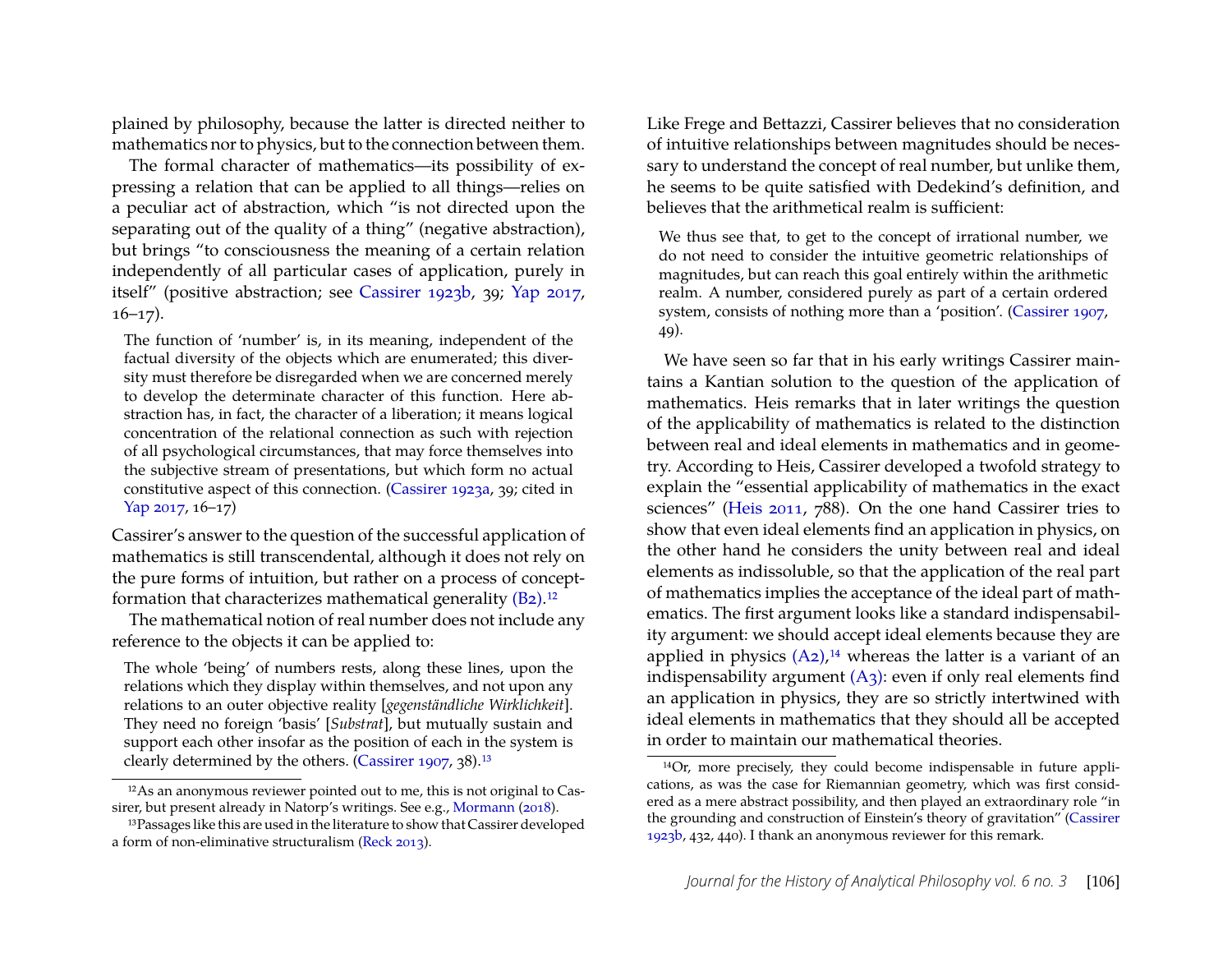Heis suggests that this new kind of argument becomes necessary when Cassirer abandons the sameness thesis, which amounts to the following claim: "Mathematical knowledge and physical knowledge are of the same kind. Both are characterized by the introduction of 'ideal elements' which in both areas play essentially the same role" [\(Mormann](#page-18-1) [2008,](#page-18-1) 152). The Kantian argument based on processes of concept-formation does not hold anymore, when the parallelism between mathematical and physical knowledge changes into a relative independence of the methodologies of different scientific disciplines in *Philosophie der symbolischen Formen* [\(1923a\)](#page-16-17).

To summarize, in Cassirer's early writings, the applicability of mathematics is not explained by the mathematical definition of real number, but by positive abstraction, i.e., a theory of concept formation that is made explicit by critical philosophy, and holds both for mathematics and physics (Sameness Thesis). There is no formulation of an application constraint, because Cassirer accepts Dedekind's definition, which does not explain the application of real numbers to the measurement of magnitudes. Finally, the question of the justification of mathematics becomes more important in later writings, when Cassirer develops the idea that each special science has its own methodology.

#### **4. A Variety of Neo-Kantian Lineages in the Effort to Define Real Numbers by Abstraction**

In this section I briefly sketch out two ways to define real numbers by abstraction: Hale's definition by abstraction from ratios of quantities, which satisfies an application constraint, and Shapiro's Dedekindian definition by abstraction from concepts of rationals, which does not satisfy the constraint. I then analyze Batitsky and Wright's criticism of Hale's ontological perspective in light of the historical survey presented in section [§3.](#page-4-0) Firstly, I claim that Batitsky's and Hale's discussion about the

neo-logicist definition of real numbers as ratios of elements of complete quantitative domains is based on a distinction between a mathematical and a physical notion of magnitude that recalls the distinction between the order and the additive approach in the axiomatizations by Hölder, Bettazzi and Helmholtz. Secondly, I claim that there are two different neo-Kantian issues that characterize the neo-logicist project by Hale, and the structuralist project by Shapiro, respectively: the search for a general principle that might explain the applicability of real numbers without reference to specific objects of application (a transcendental *desideratum*), and the belief that the application constraint need not be satisfied whenever the process of concept formation is not conditioned by empirical applications (Cassirer). Even if Hale and Wright do not explicitly use neo-Kantian language, their arguments for and against the application constraint in the definition of real numbers certainly have a neo-Kantian flavor. In particular, I believe that the distinction between an ontological and an epistemological point of view on the application constraint can be better understood against the background of the neo-Kantian perspectives mentioned in [§3.](#page-4-0)

#### **4.1. Two variants of abstractionism for real numbers: Hale and Shapiro**

The applicability constraint has often been referred to as Frege's constraint by neo-logicists[.15](#page-12-0) It is an essential part of Bob Hale's project to extend the neo-Fregean axiomatization of arithmetic to real numbers. The main neo-logicist idea is that of introducing real numbers by principles of abstraction, i.e., principles that seek "to give necessary and sufficient conditions for the identity of objects mentioned on its left-hand side in terms of the holding of a suitable equivalence relation between entities of some other

<span id="page-12-0"></span><sup>15</sup>Bob Hale [\(2002,](#page-17-7) 305) introduced the name "Frege's constraint", following a suggestion by Crispin Wright.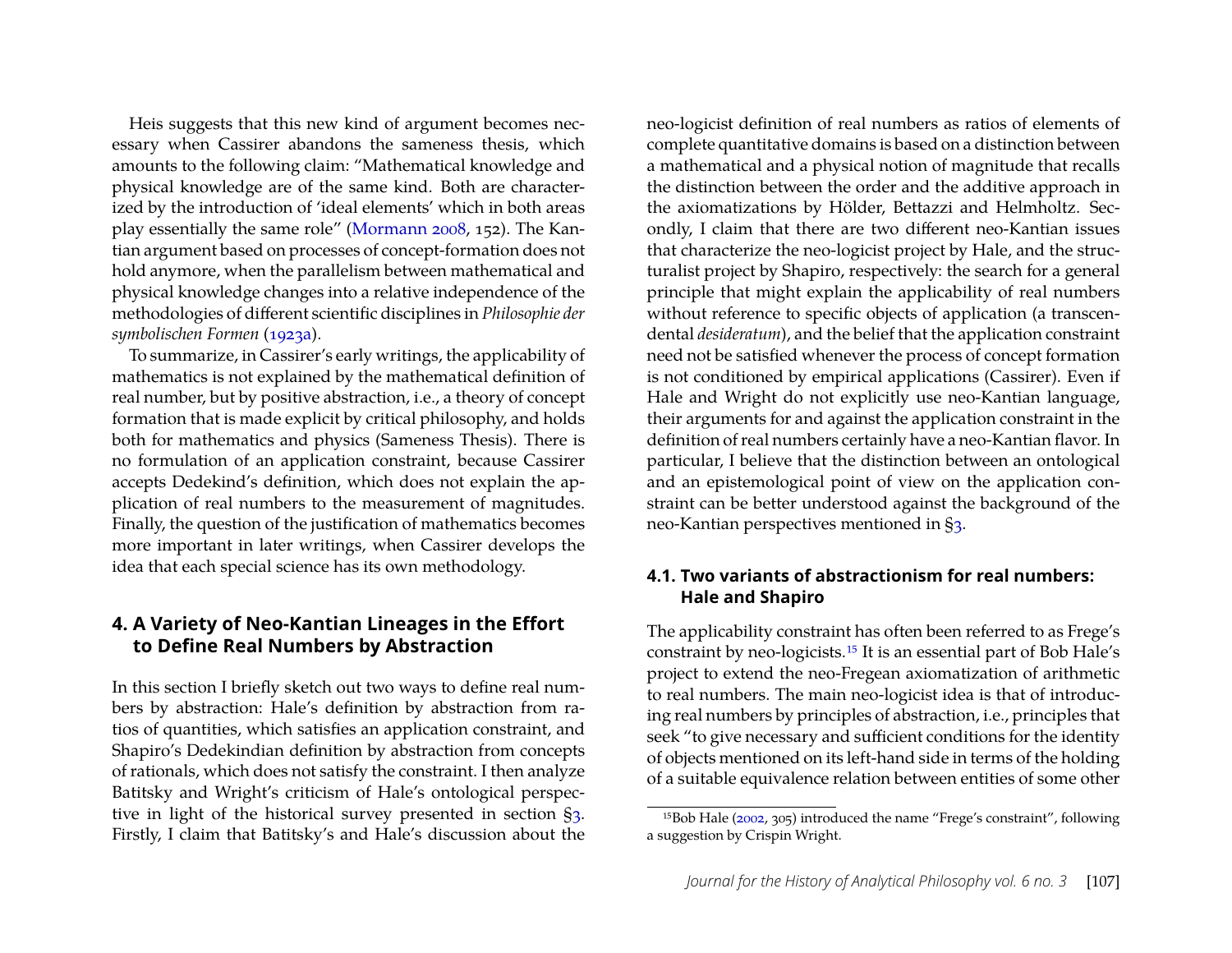sort" [\(Hale](#page-17-11) [2000,](#page-17-11) 100–01). While Frege introduced real numbers as relations of magnitudes, Hale goes back to the "traditional" definition as ratios of magnitudes, as he introduces real numbers according to the following abstraction principle: given *a* and *b*, elements of a complete quantitative domain, and *c* and *d*, elements of another complete quantitative domain (the compared magnitudes need not be homogenous), the ratio  $\frac{a}{b}$  is equal to the ratio  $\frac{c}{d}$  if and only if equimultiples of their numerators stand in the same order relations to equimultiples of their denominators [\(Hale](#page-17-11) [2000,](#page-17-11) 107).

There are different ways to define real numbers via abstraction principle that do not satisfy the application constraint, e.g., Shapiro's Dedekindian way, where "successive abstractions take us from one-to-one correspondence on concepts to cardinals, from cardinals to pairs of cardinals, from pairs of finite cardinals to integers, from pairs of integers to rationals, and finally from concepts of rationals to (what are then identified as) reals" [\(Wright](#page-19-10) [2000,](#page-19-10) 318–19). While Wright is quite satisfied with this way, believing that the application constraint should be required only in the definition of natural numbers, Hale shares with Frege a dissatisfaction with Dedekindian definitions. Hale thus tries to satisfy the application constraint, and avoids starting from a given set of numbers (e.g., the natural numbers), but defines real numbers by abstraction on any complete quantitative domain [\(Hale](#page-17-11) [2000,](#page-17-11) 104).

#### **4.2. Batitsky's criticism of Hale's ontological assumptions: Helmholtz's view**

Philosophically, the relevant question is why one should defend the application constraint in contemporary philosophy of mathematics. This is the question raised by Batitsky as he evaluates Hale's introduction of real numbers and the contemporary representational approach in the theory of measurement. According to Batitksy, Hale's epistemological commitment to the idea

that quantitative domains should have quite a rich structure in order to allow the definition of real numbers, makes it impossible to apply the numbers so introduced to physical quantities that have a less rich structure and that are nonetheless considered as measurable in the perspective of measurement theory. This reproach was not directed at Frege because, as Hale remarks, in his time most mathematicians believed that a continuous structure should be used to introduce measurement (e.g., Hölder), and because most physical concrete magnitudes that needed to be measured were actually continuous. What Batitsky does not understand is why a contemporary philosopher should still defend Frege's application constraint.

I think that here there are two issues which are conflated together. Batitksy interprets the application constraint as something that concerns numbers in general and not specifically real numbers, whereas philosophically speaking the question that Frege wanted to explain is why real numbers are specifically relevant for measurement. It is true that physically speaking, they are not, but still what Frege actually wanted to define is a theory of ratios of quantities. I think that Bettazzi's discussion of the analytic and synthetic introduction of real numbers is an interesting way to explain the difference in opinion between Hale and Batitksy.

On the other hand, it is interesting to compare Batitsky and Helmholtz, as Batitsky criticizes what he calls Hale's ontological commitment, i.e., the commitment "to the necessary and a priori existence of at least one complete quantitative domain" [\(Batitsky](#page-16-18) [2002,](#page-16-18) 289), whereas Batitksy believes that . . .

. . . the structure of physical relations and operations for comparing and aggregating quantities, unlike the structure of mathematical relations and operations on numbers, is not a matter of an a priori stipulation, but is subject to experimentally and theoretically motivated refinements and revisions. . . . None of these refinements and revisions in our conception of quantities, however, led us to alter our axioms characterizing the structure of the real numbers (which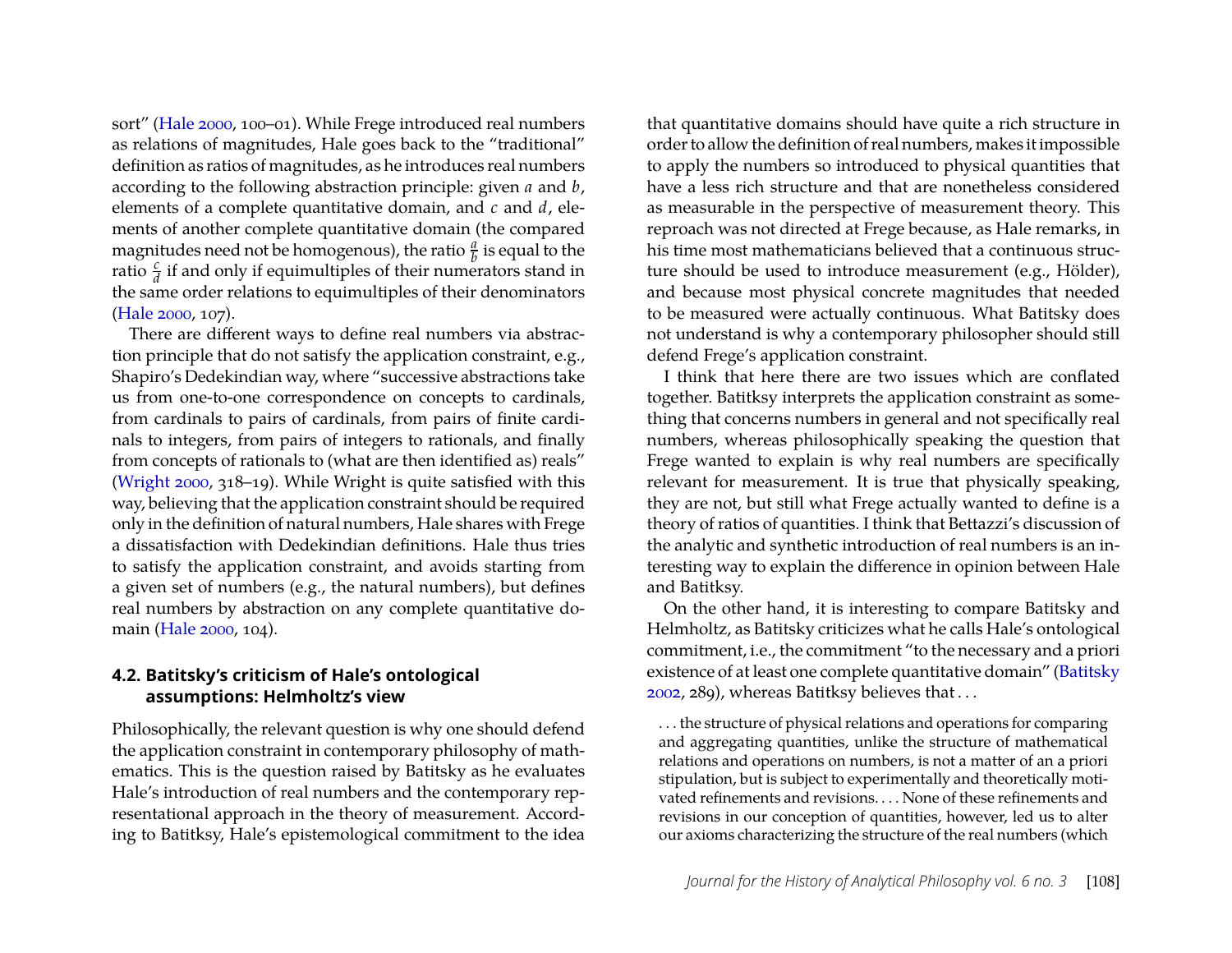still remains that of a complete ordered field). This, of course, is how it should be. For while we may agree with Hale that quantities are abstract entities (or, more cautiously, that quantities do not belong to the same ontological category as concrete objects to which quantities are attributed), we should not forget that they are abstractions of physical illations and operations on concrete objects in the world. And this means that the applicability of reals (or other kinds of numbers) as measures of a given quantity, far from being "essential to their very nature", is and always has been contingent upon the extent to which the physical world allows comparison and aggregation of objects having that quantity. [\(Batitsky](#page-16-18) [2002,](#page-16-18) 297)

The dialogue between Hale and Batitsky is based on a distinction between a mathematical notion of magnitude (such as the one developed by Bettazzi or Hölder), i.e., a set of axiomatic conditions that define the mathematical conditions for the applicability of measurement, and a physical notion of magnitude (such as the one recurring in Helmholtz's writings), i.e., a set of concrete physical conditions (a method for comparison, a concrete operation) for measurement. Like Helmholtz, Batitksy claims that in the case of measurement, the axioms control the application, and not vice versa.

Interestingly, the distinction between an additive and an order-based definition of magnitude could be compared with the distinction between Hale's and Shapiro's introduction of reals by abstraction, but also more generally with different neologicist perspectives. Although this is not my objective here, in any case I will suggest some lines along which I would like to develop the topic in a future paper. Even if the focus is not necessarily on the operation of addition, there are neo-logicist strategies that avoid assuming an unrestricted comprehension version and instead start from some specific operations (for example certain abstraction operators). The passage from arithmetic to real analysis is accomplished by a piecemeal addition of the relevant abstraction principles, whose choice is certainly

dependent on the mathematical context. Other approaches on the contrary accept unrestricted abstraction principles and then add existence assertions for properties, thereby avoiding having to define abstraction operators relative to certain contexts and trying to follow a uniform procedure [\(Linsky and Zalta](#page-18-19) [2006;](#page-18-19) [Ebert and Rossberg](#page-16-19) [2016\)](#page-16-19)[.16](#page-14-0) More generally, one should verify whether the additive and order approach reflects a difference between a mathematical or logical point of departure of the investigation, as if there were approaches that start from mathematics and try to determine its analytic structure, whereas other approaches start from logic and then try to include mathematics in its scope. From an epistemological perspective, the two procedures are radically different, because in the first procedure, one reasons case by case and does not assume the existence of the totality of individuals, whereas in the second case the domain is determined from the beginning.

#### **4.3. Two neo-Kantian alternative versions of abstractionism: Hale and Wright on the application constraint**

Hale answers Batitksy's criticism by distinguishing three readings of Frege's constraint. The first, according to him, is "anodyne", and therefore does not constitute a genuine philosophical solution to the problem of the applicability of real numbers to the world. Hale is here developing a neo-Kantian version of abstractionism, which he believes is necessary in order to give a philosophically intrinsic explanation of the applicability of real numbers in their own definition:

There is, first, an entirely anodyne reading on which the Constraint demands no more than, and would be met in full by, the

<span id="page-14-0"></span><sup>16</sup>What makes it even more difficult to compare different perspectives is the fact that few authors (Wright, Hale, and Shapiro) have gone beyond the realm of arithmetic, discussing the analytic structure of real analysis: see e.g., [Wright](#page-19-11) [\(1997,](#page-19-11) [2000\)](#page-19-10), [Shapiro](#page-19-12) [\(2000,](#page-19-12) [2003\)](#page-19-13), [Hale](#page-17-11) [\(2000,](#page-17-11) [2002,](#page-17-7) [2004\)](#page-17-12), and [Hale](#page-17-13) [and Wright](#page-17-13) [\(2001\)](#page-17-13).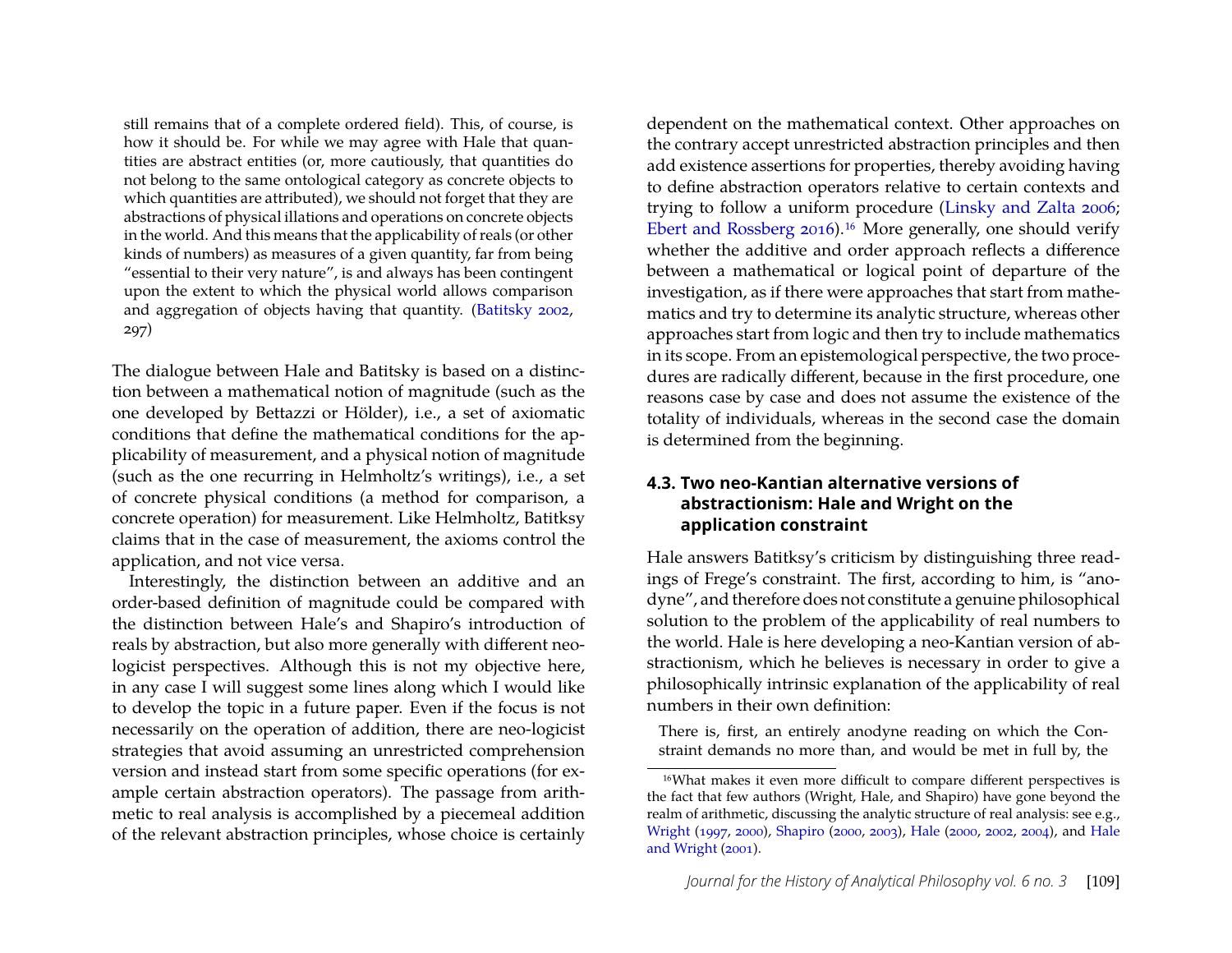availability of representation theorems of the kind proved in standard measurement theory. Second, there is the exorbitant reading which requires, if the reals are to be defined by abstraction, that the abstraction should be over an equivalence relation or relations holding among suitably chosen actual lengths, masses, etc. Third, there is a reading on which the Constraint requires more than the first but appreciably less than the second: that an adequate definition of the reals must, as Dummett puts it, "display the general principle underlying the use of the real numbers to characterise the magnitude of quantities of these and other kinds [i.e., masses, lengths, velocities, etc.]". [\(Hale](#page-17-7) [2002,](#page-17-7) 312)

By contrast, the dialogue between Hale and Wright suggests a connection with Cassirer's approach. Wright distinguishes between a metaphysical and an epistemological interpretation of the constraint, and believes that structuralism answers the epistemological issue (even if not in an immediate way, because some further thought is needed to grasp the structural similarities that explain applications), but discounts the metaphysical issue, whereas Hale's interpretation is bound to answer both issues. According to Wright, a structuralist need not respect Frege's constraint [\(Wright](#page-19-10) [2000,](#page-19-10) 326):

Frege's Constraint is justified, it seems to me, when—and I am tempted to say, only when—we are concerned to reconstruct a branch of mathematics at least some—if only a very basic core—of whose distinctive concepts can be communicated just by explaining their empirical applications. However, the fact is that both our concepts of the identity of particular real numbers and, more importantly, the entire overarching conception of continuity, as classically conceived—the density and completeness of the range of possible values within a parameter determined by measurement—are simply not manifest in empirical applications at all. Rather, so one would think, the flow of concept-formation goes in the other direction: the classical mathematics of continuity is made to inform a non-empirical reconceptualization of the parameters of potential variation in the empirical domains to which it is applied. [\(Wright](#page-19-10) [2000,](#page-19-10) 328–29)

Paraphrasing Wright, one could say that, as in Cassirer, mathematics is a matter of concept-formation, and only some parts of mathematics actually find application in the empirical world. Whenever this is not the case, as e.g., in the theory of continuity, for example, it is perfectly sound to ignore the application constraint.

To summarize, Batitsky's line of reasoning shares several aspects of Helmholtz's argumentation; Wright's remarks on the acceptability of the Dedekindian way, and on the effective application of certain abstract parts of mathematics, remind us of Cassirer's approach. But even apart from these similarities, the contemporary debate cannot be fully understood without reference to the Kantian and neo-Kantian discussion of the question of the application of mathematics.

On the one hand, the Kantian and neo-Kantian insistence on the epistemological aspect of the application constraint contributes strongly to the understanding of contemporary discussions on structuralism, neo-logicism, and abstractionism. On the other hand, the search for some general principles that might explain the possible application of mathematical concepts to scientific theories is an epistemological heritage of the Kantian and neo-Kantian tradition. Finally, the historical survey of different neo-Kantian strategies (Cassirer, Helmholtz, Hölder, and Frege) might help to clarify the general question of the application of mathematics, distinguishing different problems (the epistemological justification of mathematical knowledge, the epistemological question of why mathematical theories are fruitful in the description of scientific phenomena, and foundational concerns about the best definition of real number), and multiple solutions to them.

> **Paola Cantù** Aix Marseille Univ, CNRS, CEPERC, France paola.cantu@univ-amu.fr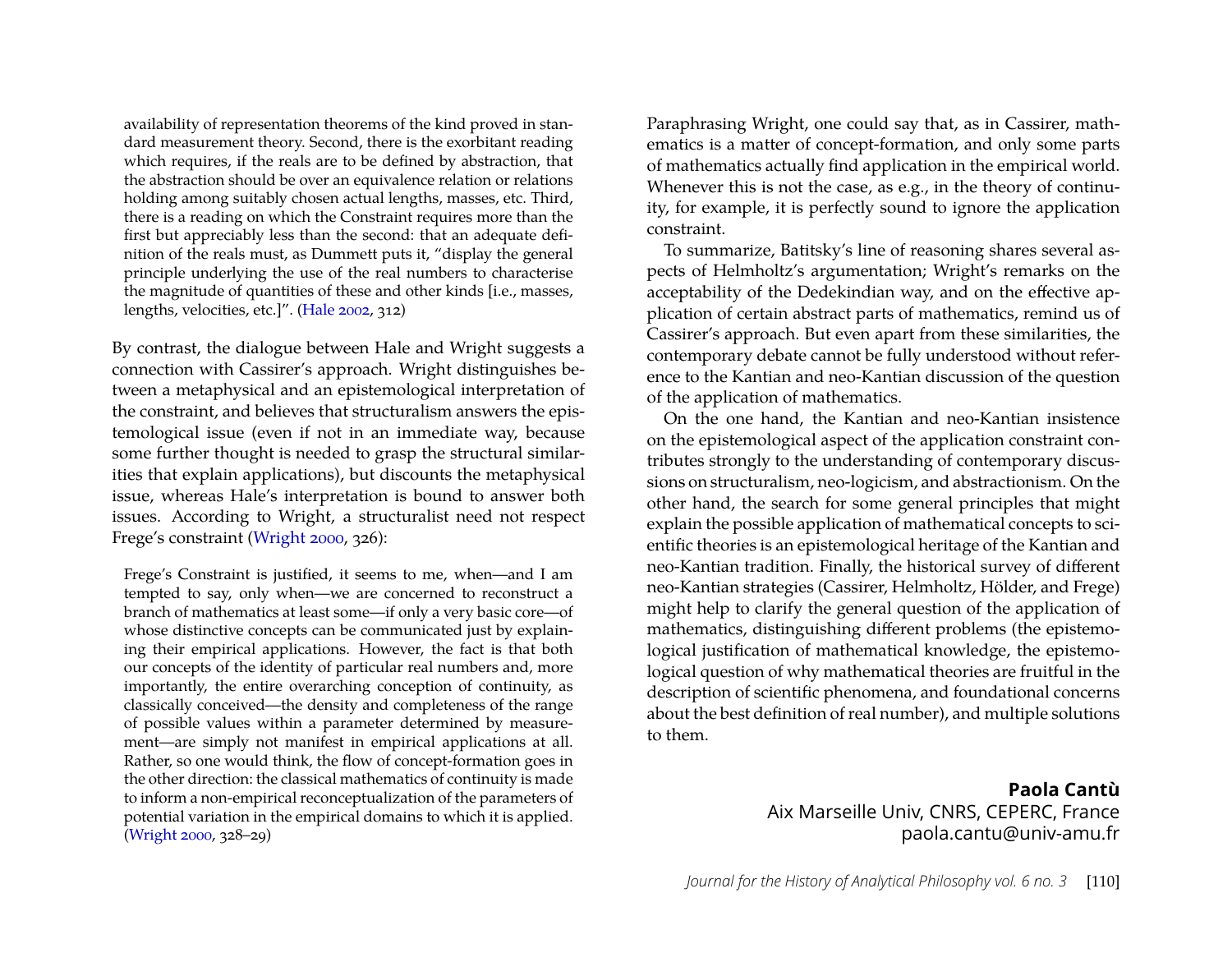# **References**

- <span id="page-16-3"></span>Banks, Erik C., 2013. "Extension and Measurement: A Constructivist Program from Leibniz to Grassmann." *Studies in History and Philosophy of Science Part A* 44: 20–31.
- <span id="page-16-18"></span>Batitsky, Vadim, 2002. "Some Measurement-Theoretic Concerns about Hale's 'Reals by Abstraction'." *Philosophia Mathematica* 10: 286–303.
- <span id="page-16-10"></span>Bettazzi, Rodolfo, 1887. "Sul concetto di numero." *Periodico di matematica per l'insegnamento secondario* 2: 97–113, 129–43.

<span id="page-16-7"></span>, 1890. *Teoria delle grandezze*. Pisa: Spoerri.

- <span id="page-16-9"></span>Biagioli, Francesca, 2016. *Space, Number, and Geometry from Helmholtz to Cassirer*. Cham: Springer.
- <span id="page-16-2"></span>Cantù, Paola, 2003. *La matematica da scienza delle grandezze a teoria delle forme. L'Ausdehnungslehre di H. Grassmann*. PhD thesis, Università di Genova.
- <span id="page-16-15"></span>Cassirer, Ernst, 1907. "Kant und die moderne Mathematik: Mit Bezug auf Bertrand Russells und Louis Couturats Werke über die Prinzipien der Mathematik." *Kant-Studien* 12: 1–49.
- <span id="page-16-13"></span>, 1910. *Substanzbegriff und Funktionsbegriff*. Berlin: Cassirer Verlag.
- <span id="page-16-14"></span>, 1922. *Das Erkenntnisproblem in der Philosophie und Wissenschaft der neuren Zeit*, vol. 2. Berlin: Cassirer Verlag.
- <span id="page-16-17"></span>, 1923a. *Philosophie der symbolischen Formen*, vol. 1. Berlin: Cassirer.
- <span id="page-16-16"></span>, 1923b. *Substance and Function, and Einstein's Theory of Relativity*. Chicago: Open Court.
- <span id="page-16-1"></span>Colyvan, Mark, 2001. *The Indispensability of Mathematics*. Oxford: Oxford University Press.
- <span id="page-16-0"></span>, 2012. *An Introduction to the Philosophy of Mathematics*. Cambridge: Cambridge University Press.
- <span id="page-16-8"></span>Darrigol, Olivier, 2003. "Number and Measure: Hermann von Helmholtz at the Crossroads of Mathematics, Physics, and Psychology." *Studies in History and Philosophy of Science* 34: 515–73.
- <span id="page-16-6"></span>Dedekind, Richard, 1872. *Stetigkeit und irrationale Zahlen.* Reprinted in [Dedekind](#page-16-20) [\(1932\)](#page-16-20), pp. 315–34.
- <span id="page-16-5"></span>, 1888. *Was sind und was sollen die Zahlen?* Reprinted in [Dedekind](#page-16-20) [\(1932\)](#page-16-20), pp. 335–91.
- <span id="page-16-20"></span>, 1932. *Gesammelte mathematische Werke*, vol. 3, edited by R. Fricke, E. Noether and Ø. Ore. Brunswick: Vieweg & Sohn.
- <span id="page-16-11"></span>Diez, José, 1997. "Hundred Years of Numbers: An Historical Introduction to Measurement Theory 1887–1990. Part I: The Formation Period. Two Lines of Research: Axiomatics and Real Morphisms, Scales and Invariance." *Studies in History and Philosophy of Science* 28: 167–81.
- <span id="page-16-4"></span>Du Bois-Reymond, Paul, 1882. *Die allgemeine Functionenlehre. Metaphysik und Theorie der mathematischen Grundbegriffe: Grösse, Grenze, Argument und Function*. Tübingen: Laupp.
- <span id="page-16-19"></span>Ebert, Philip A., and Marcus Rossberg, eds., 2016. *Abstractionism: Essays in Philosophy of Mathematics*. New York: Oxford University Press.
- <span id="page-16-12"></span>Edgar, Scott, 2015a. "Intersubjectivity and Physical Laws in Post-Kantian Theory of Knowledge: Natorp and Cassirer." In [Fried](#page-17-14)[man and Luft](#page-17-14) [\(2015\)](#page-17-14), pp. 141–62.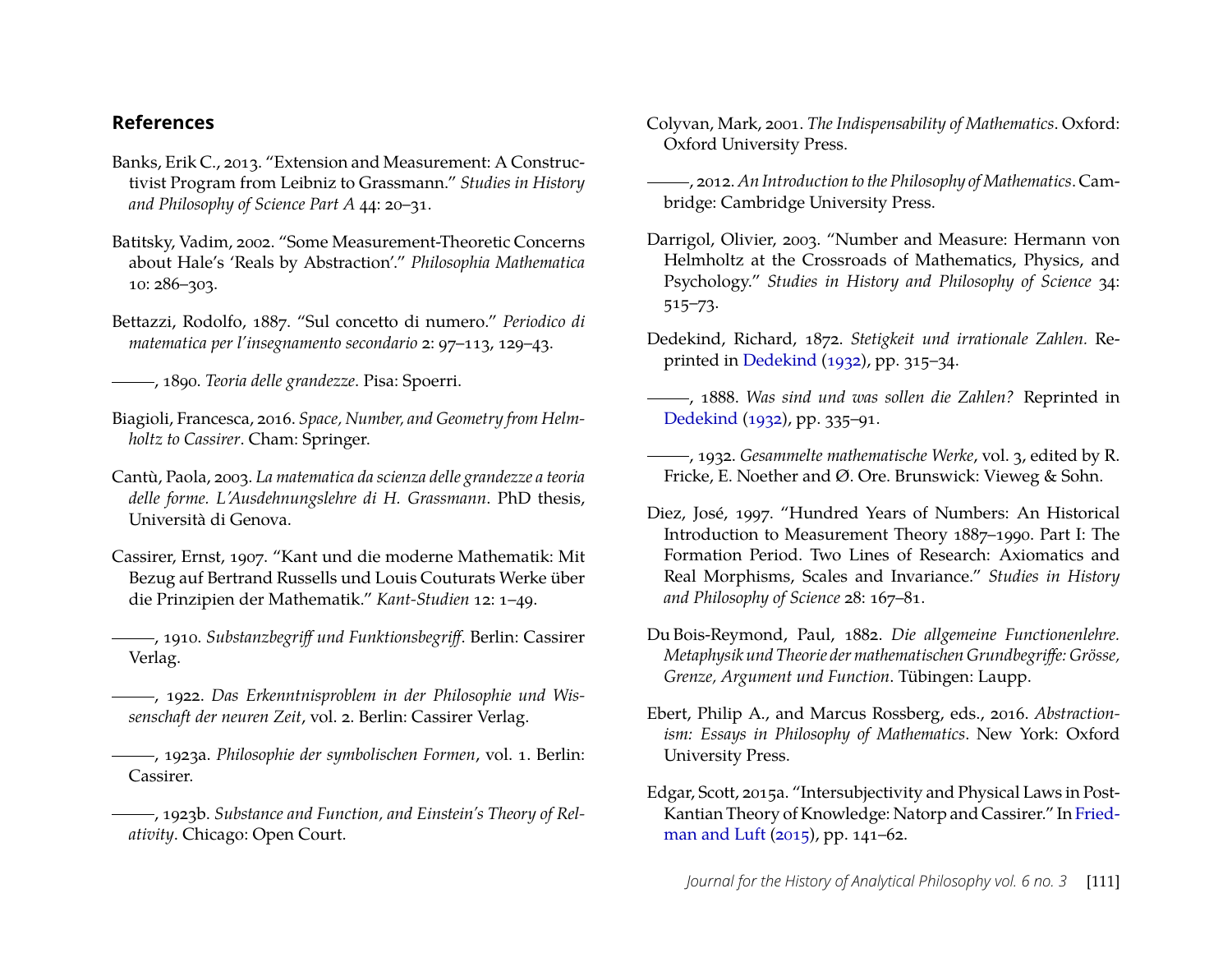<span id="page-17-9"></span>(2015). "The Physiology of the Sense Organs and Early Neo-Kantian Conceptions of Objectivity: Helmholtz, Lange, Liebmann." In *Objectivity in Science: New Perspectives from Science and Technology Studies*, edited by F. Padovani, A. Richardson, and J. Y. Tsou, pp. 101–22. Dordrecht: Springer.

- <span id="page-17-8"></span>Ehrlich, Philip, 2006. "The Rise of non-Archimedean Mathematics and the Roots of a Misconception. I: The Emergence of non-Archimedean Systems of Magnitudes." *Archive for History of Exact Sciences* 60: 1–121.
- <span id="page-17-4"></span>Ferreirós, José, 2006. "Riemann's *Habilitationsvortrag* at the Crossroads of Mathematics, Physics, and Philosophy." In [Fer](#page-17-15)[reirós and Gray](#page-17-15) [\(2006\)](#page-17-15), pp. 67–96.
- <span id="page-17-15"></span>Ferreirós, José and Jeremy Gray, eds., 2006. *The Architecture of Modern Mathematics. Essays in History and Philosophy*. Oxford: Oxford University Press.
- <span id="page-17-3"></span>Flament, Dominique, 2005. "H. G. Grassmann et l'introduction d'une nouvelle discipline mathématique: l'Ausdehnungslehre." *Philosophia Scientiæ* 5: 81–141.
- <span id="page-17-6"></span>Frege, Gottlob, 1903. *Grundgesetze der Arithmetik*, vol. 2. Jena: Pohle.
- <span id="page-17-14"></span>Friedman, J. Tyler and Sebastian Luft, eds., 2015. *The Philosophy of Ernst Cassirer: A Novel Assessment*. Berlin: De Gruyter.
- <span id="page-17-1"></span>Friedman, Michael, 1990. "Kant on Concepts and Intuitions in the Mathematical Sciences." *Synthese* 84: 213–57.
- <span id="page-17-0"></span>Galilei, Galileo, 1623. *Il Saggiatore nel quale con bilancia esquisita e giusta si ponderano le cose contenute nella libra astronomica e filosofica di Lotario Sarsi Sigensano scritto in forma di lettera all'illustrissimo e reverendissimo Monsignore D. Virginio Cesarini*. Rome: Giacomo Mascardi. Translated into English as "The

Assayer," in *The Controversy on the Comets of 1618*, by S. Drake and C. D. O'Malley. Philadephia: University of Pennsylvania Press, 1960.

- Grassmann, Hermann G., 1844. *Die Wissenschaft der extensiven Grösse oder die Ausdehnungslehre, eine neue mathematische Disciplin dargestellt und durch Anwendungen erläutert*, first part, *Die lineale Ausdehnungslehre*. Leipzig: Wigand. Reprinted in [Grass](#page-17-16)[mann](#page-17-16) [\(1894–1911\)](#page-17-16), vol, I.1.
- , 1861. *Lehrbuch der Arithmetik*. Berlin: Enslin. Partially reprinted in [Grassmann](#page-17-16) [\(1894–1911\)](#page-17-16), vol. 2.1, pp. 295–349.
- <span id="page-17-16"></span>, 1894–1911. *Gesammelte mathematische und physikalische Werke*, 3 vols, edited by F. Engel. Leipzig: Teubner.
- <span id="page-17-5"></span>Gray, Jeremy, 2007. *Worlds Out of Nothing: A Course in the History of Geometry in the 19th Century*. Dordrecht: Springer.
- <span id="page-17-11"></span>Hale, Bob, 2000. "Reals by Abstraction." *Philosophia Mathematica* 8: 100–23.
- <span id="page-17-7"></span>, 2002. "Real Numbers, Quantities and Measurement." *Philosophia Mathematica* 10: 304–23.
- <span id="page-17-12"></span>, 2004. "Real Numbers and Set Theory–Extending the Neo-Fregean Programme Beyond Arithmetic." *Synthese* 147: 21–41.
- <span id="page-17-13"></span>Hale, Bob and Crispin Wright, 2001. *The Reason's Proper Study: Essays Towards a Neo-Fregean Philosophy of Mathematics*. Oxford: Clarendon Press.
- <span id="page-17-2"></span>Hankel, Hermann, 1867. *Vorlesungen über die complexen Zahlen und ihre Functionen*. Leipzig: Voss.
- <span id="page-17-10"></span>Heis, Jeremy, 2010. "'Critical Philosophy Begins at the Very Point Where Logistic Leaves Off': Cassirer's Response to Frege and Russell." *Perspectives on Science* 18: 383–408.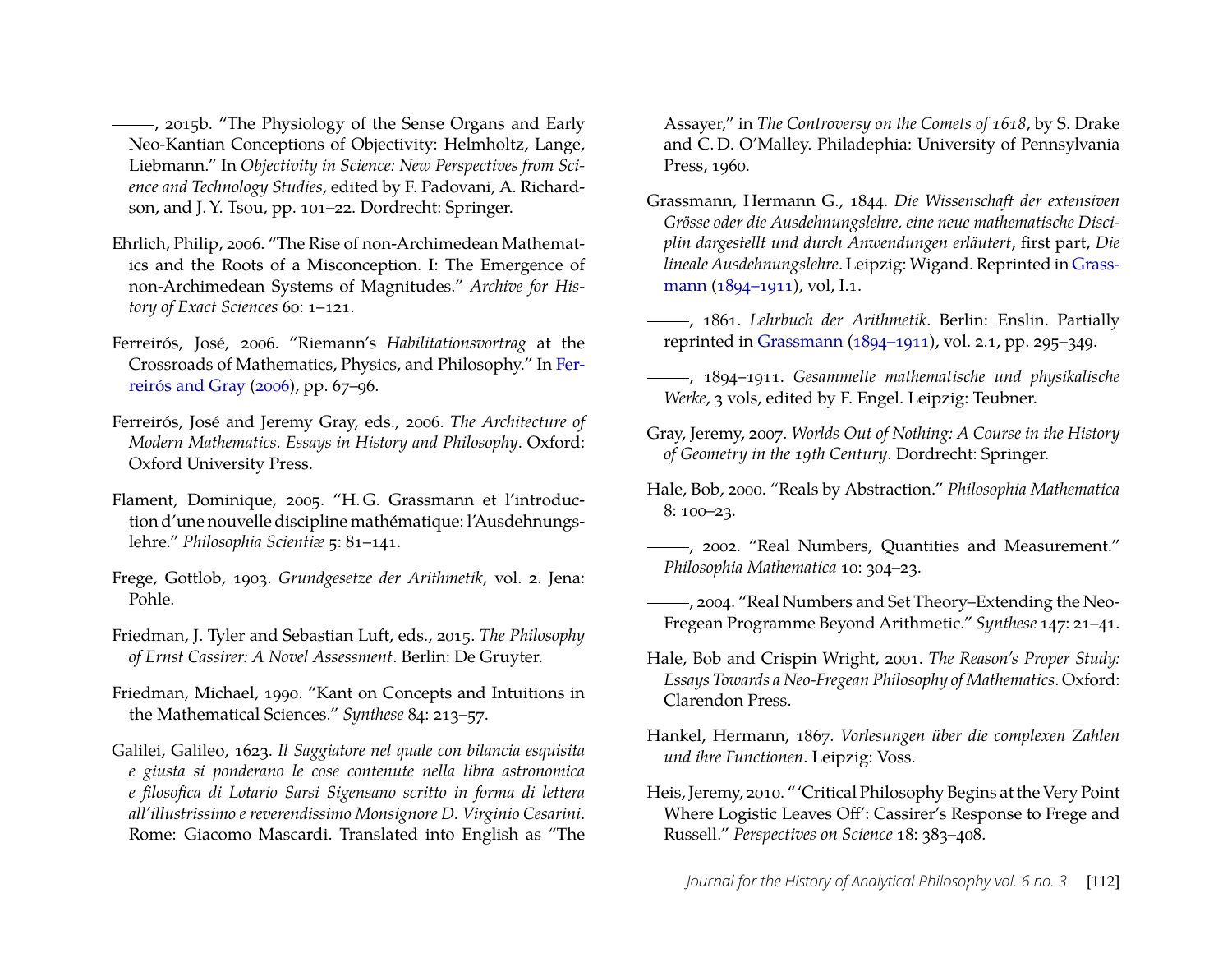<span id="page-18-0"></span>, 2011. "Ernst Cassirer's Neo-Kantian Philosophy of Geometry." *British Journal for the History of Philosophy* 19: 759–94.

<span id="page-18-2"></span>, 2015. "Arithmetic and Number in the Philosophy of Symbolic Forms." In [Friedman and Luft](#page-17-14) [\(2015\)](#page-17-14), pp. 123–40.

<span id="page-18-12"></span>Helmholtz, Hermann von, 1887. "Zählen und Messen, erkenntnistheoretisch betrachtet." In *Philosophische Aufsätze, Eduard Zeller zu seinem fünfzigjährigen Doctorjubiläum gewidmet*, pp. 11–52. Leipzig: Fues.

<span id="page-18-15"></span>, 1977. *Epistemological Writings*, translated by M. Lowe, edited by R. Cohen and Y. Elkana. Dordrecht: Reidel.

- <span id="page-18-11"></span>Hölder, Otto, 1901. "Die Axiome der Quantität und die Lehre vom Mass." *Berichte der mathematisch-physischen Classe der Königl. Sächs. Gesellschaft der Wissenschaften zu Leipzig* 53: 1–64. Translated into English as "The Axioms of Quantity and the Theory of Measurement," by J. Michell and C. Ernst. *Journal of Mathematical Psychology* 40 (1996): 235–52, 345–56.
- <span id="page-18-5"></span>Kant, Immanuel, 1900–. *Kants gesammelte Schriften*. Berlin: Reimer/De Gruyter.
- <span id="page-18-4"></span>, 1998. *Critique of Pure Reason*, edited and translated by P. Guyer and A. Wood. Cambridge: Cambridge University Press.
- <span id="page-18-14"></span>Königsberger, Leo, 1903. *Hermann von Helmholtz*, vol. 2. Brunswick: Vieweg.
- <span id="page-18-9"></span>Lagrange, Joseph-Louis, 1797. *Théorie des fonctions analytiques*. Paris: Imprimerie de la République.
- <span id="page-18-7"></span>Lewis, Albert C., 2004. "The Unity of Logic, Pedagogy and Foundations in Grassmann's Mathematical Work." *History and Philosophy of Logic* 25: 15–36.
- <span id="page-18-19"></span>Linsky, Bernard and Edward N. Zalta, 2006. "What is Neologicism?" *The Bulletin of Symbolic Logic* 12: 60–99.
- <span id="page-18-13"></span>Michell, Joel, 1993. "The Origins of the Representational Theory of Measurement: Helmholtz, Hoelder and Russell." *Studies in History and Philosophy of Science* 24: 185–206.
- <span id="page-18-1"></span>Mormann, Thomas, 2008. "Idealization in Cassirer's Philosophy of Mathematics." *Philosophia Mathematica* 16: 151–81.
- <span id="page-18-17"></span>, 2018. "Zur mathematischen Wissenschaftsphilosophie des Marburger Neukantianismus." In *Philosophie und Wissenschaft bei Hermann Cohen*, edited by C. Damböck. Dordrecht: Springer.
- <span id="page-18-8"></span>Otte, Michael, 1989. "The Ideas of Hermann Grassmann in the Context of theMathematical and Philosophical Tradition since Leibniz." *Historia Mathematica* 16: 1–35.
- <span id="page-18-10"></span>Panza, Marco, 2015. "From Lagrange to Frege: Functions and Expressions." In *Functions and Generality of Logic: Reflections on Dedekind's and Frege's Logicisms*, pp. 59–95. Cham: Springer.
- <span id="page-18-3"></span>Panza, Marco and Andrea Sereni, 2013. *Plato's Problem: An Introduction to Mathematical Platonism*. Basingstoke: Palgrave Macmillan.
- <span id="page-18-16"></span>Patton, Lydia, 2009. "Signs, Toy Models, and the A Priori: From Helmholtz to Wittgenstein." *Studies in History and Philosophy of Science Part A* 40: 281–89.
- <span id="page-18-6"></span>Petsche, Hans-Joachim, Albert C. Lewis, Jörg Liesen, and Steve Russ, eds., 2011. *From Past to Future: Graßmann's Work in Context. Graßmann Bicentennial Conference, September 2009*. Berlin and Heidelberg: Springer-Verlag.
- <span id="page-18-18"></span>Reck, Erich H., 2013. "Frege or Dedekind? Towards a Reevaluation of Their Legacies." In *The Historical Turn in Analytic Philosophy*, edited by E. Reck, pp. 139–70. Basingstoke: Palgrave Macmillan.